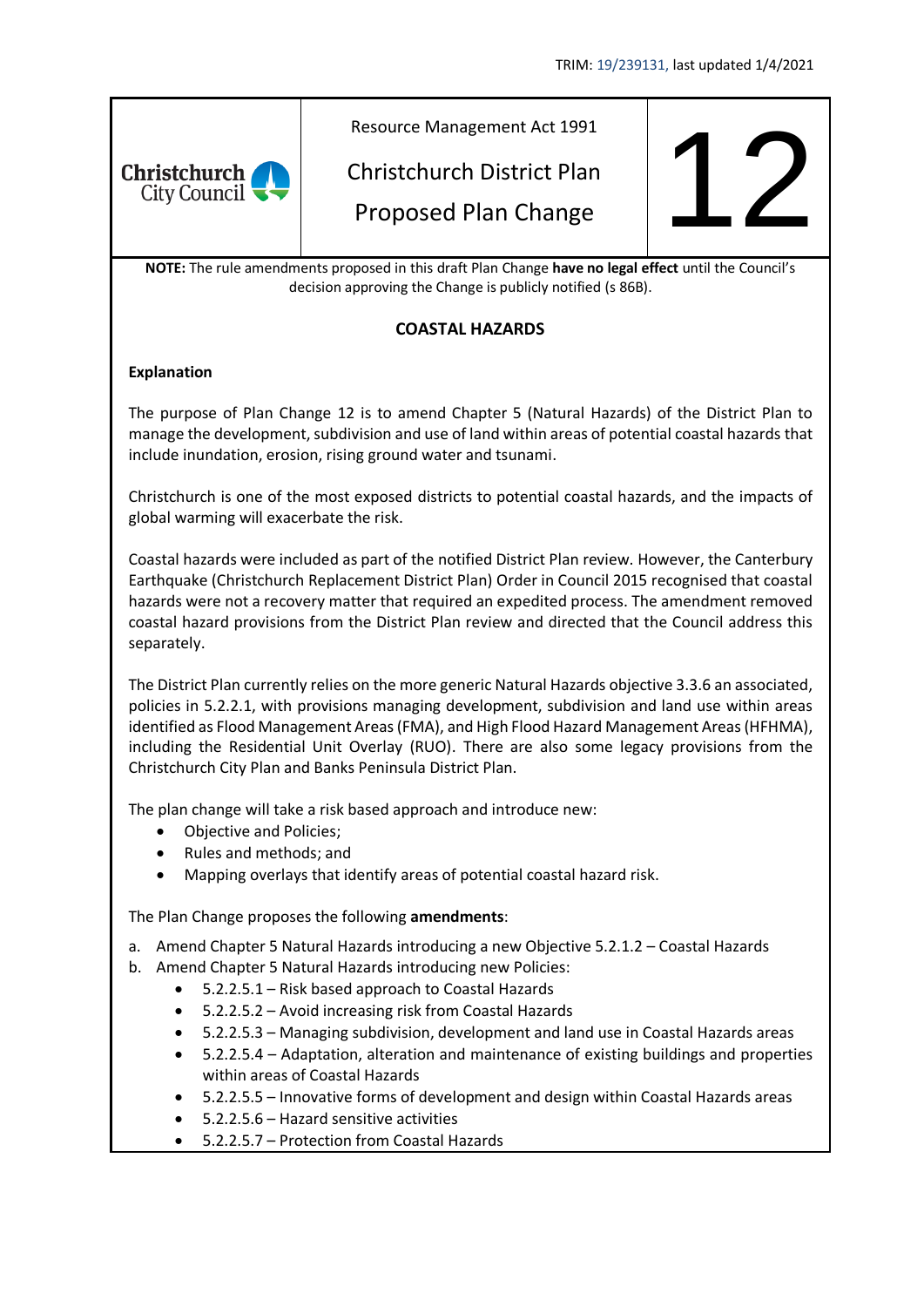- d. Amend Chapter 5 Natural Hazards, introducing new sections 5.9 Rules Coastal Inundation, and 5.10 Rules Coastal Erosion that include Activity Status, Matters of Control and Matters of Discretion.
- e. Amend the Planning Maps to include overlays for Coastal Inundation risk (very low, low, medium & high) and Coastal Erosion risk (Low, High-Medium).
- f. Amend Chapter 2 Abbreviations and Definitions Definitions List inserting new definitions;
- g. Removal of FMA, HFHMA, RUO overlays within the Coastal Hazards areas.
- h. Removal of the Christchurch City Plan and Banks Peninsula District Plan legacy coastal hazards provisions that remain operative following the District Plan review, as notified on 23 November 2015.

There will also be a number of other minor consequential changes.

The draft Plan Change has used the latest information available to inform the development of provisions. This includes the Coastal Hazards Assessment 2021 (T+T) and the Risk Based Coastal Hazards Analysis for Land-use Planning study 2021 (Jacobs).

The mapping data is derived from the 2021 Risk Based Coastal Hazard Analysis for Land-use Planning study (Jacobs). It has been developed at an areas based scale, to establish the concept of the risk based approach for district planning purposes. It does not provide a property specific level of assessment. This is preliminary data that is subject to further review and refinement. Updates to the mapping data will be undertaken in the first half of 2022, prior to notification of the Coastal Hazards Plan Change.

**Date Publicly Notified:** DD Month YYYY **Date Operative:** DD Month YYYY

**Council Decision Notified: DD Month YYYY File No: PL/DP/X** 

**Plan Details:** Chapter XX, Planning Map XX **TRIM No:** FOLDER19/830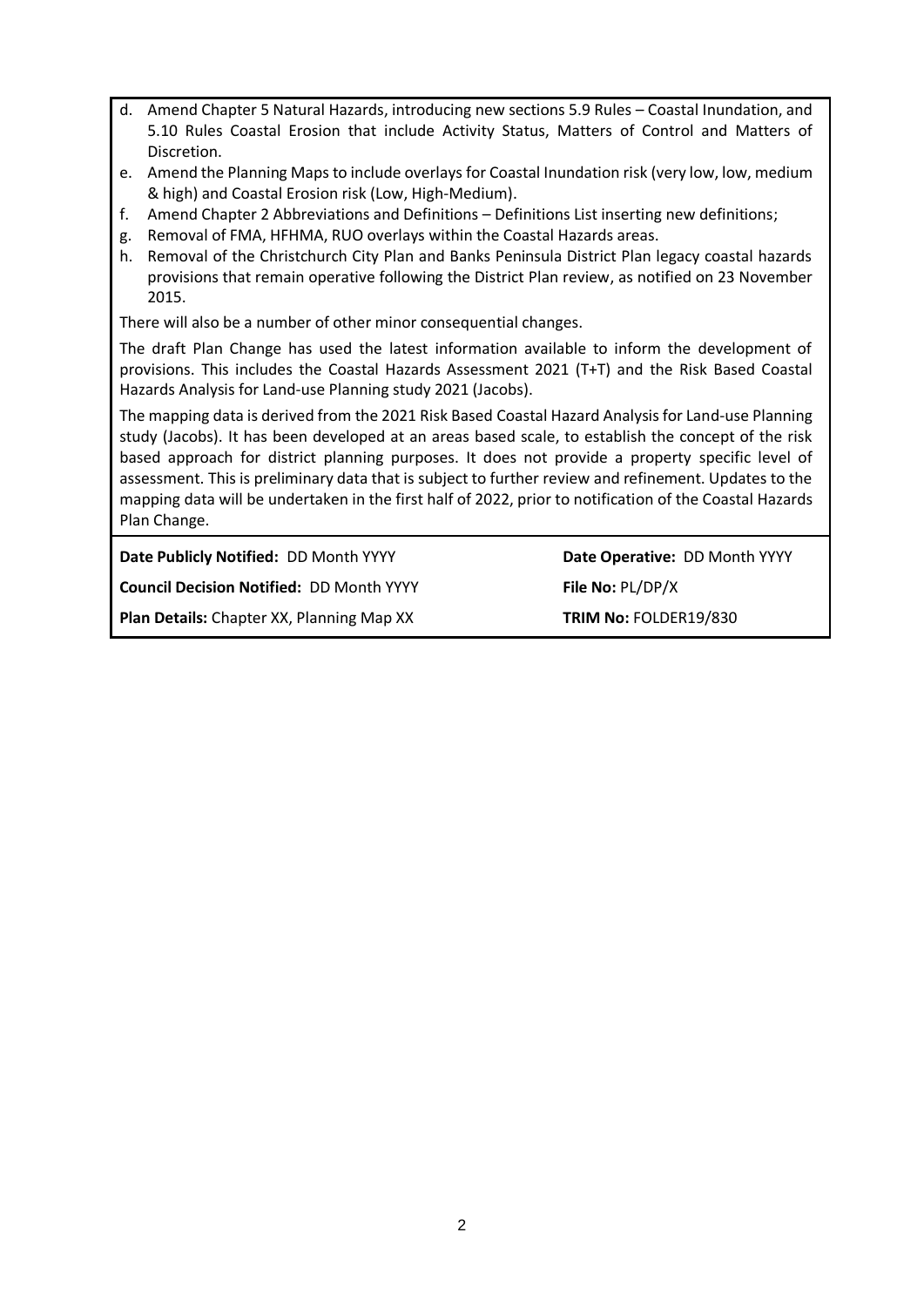#### **DISTRICT PLAN AMENDMENTS**

#### **Amend the District Plan as follows:**

Introduce the following new sections to Chapter 5 Natural Hazards:

#### **Objectives & Policies:**

#### **Objective 5.2.1.2 – Coastal Hazards**.

- a. Development, subdivision and land use does not increase the risk of coastal inundation, coastal erosion, rising groundwater or tsunami causing physical, social, economic or environmental harm.
- b. Existing communities potentially affected by coastal hazards are able to continue to develop and use land, natural and physical resources where the risk of adverse effects from coastal hazards is not increased and the level of risk can be managed to an acceptable level.

#### **Policy 5.2.2.5 Policies for Coastal Hazards**

#### 5.2.2.5.1. Risk based approach to Coastal Hazards

A. Map areas for coastal hazards based on:

| Coastal inundation risk<br>category | Flood depth based on 60 cm of<br>sea level rise (higher certainty) | Flood depths based on 1.2m of<br>seal level rise (less certainty -<br>higher consequence) |
|-------------------------------------|--------------------------------------------------------------------|-------------------------------------------------------------------------------------------|
| Very low                            | Dry                                                                | d < 0.5m                                                                                  |
| Low                                 | d < 0.5m                                                           | 0.5m < d < 1.1m                                                                           |
| Medium                              | 0.5m < d < 1.1m                                                    | d > 1.1m                                                                                  |
| High                                | d > 1.1m                                                           | d > 1.7m                                                                                  |

d represents the depth of coastal flooding in a flood event, which factors in the sea level amount considered i.e. 60cm of sea level rise does not equate to 60 cm of flooding.

| Coastal erosion                             | <b>Risk Category</b>                                                                                                                                                                       |
|---------------------------------------------|--------------------------------------------------------------------------------------------------------------------------------------------------------------------------------------------|
| Otautahi Christchurch urban area open coast | High Hazard Zone covering the whole current<br>а.<br>beach-dune width                                                                                                                      |
|                                             | Low Hard Zone to a lowland limit defined by<br>b.<br>the 10% probability erosion distance with 1.2<br>m SLR by 2130 and an additional area required<br>for "future healthy beach factors". |
| Ihutai Avon-Heathcote Estuary               | High-Medium Hazard Zone to a landward limit<br>a.<br>defined by the 66% probability erosion                                                                                                |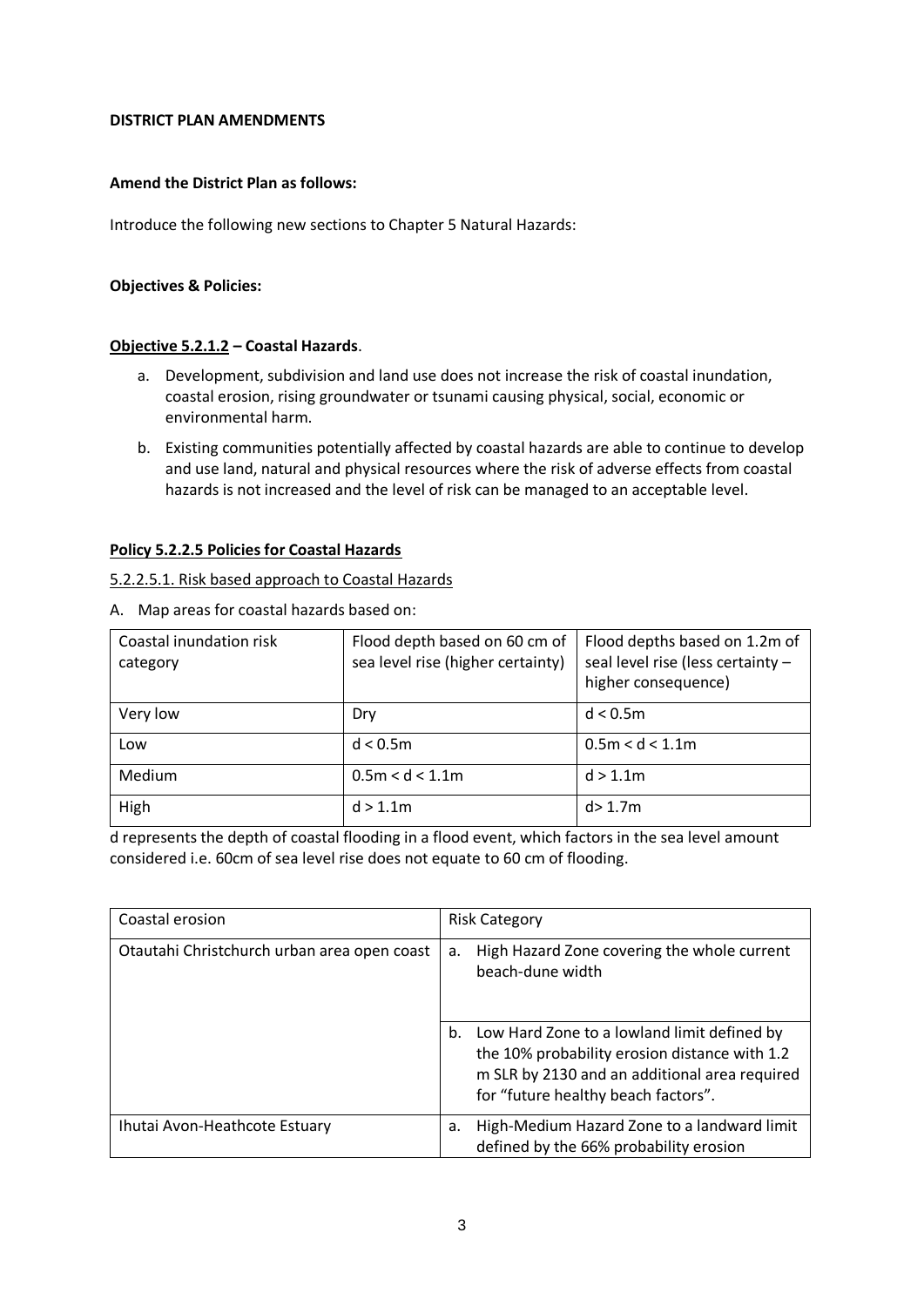|                                       | distance with 0.6 m SLR by 2080, which for<br>consistency is to be 45 m wide                                                                                                                                                                                                                                                                  |
|---------------------------------------|-----------------------------------------------------------------------------------------------------------------------------------------------------------------------------------------------------------------------------------------------------------------------------------------------------------------------------------------------|
|                                       | Low Hazard Zone to a lowland limit defined by<br>$b_{-}$<br>the 10% probability erosion distance with 1.2<br>m SLR by 2130, which for consistency is to be<br>20 m wide.                                                                                                                                                                      |
| Banks Peninsula beaches and bays      | High-Medium Hazard Zone:                                                                                                                                                                                                                                                                                                                      |
|                                       | a) For Probabilistic assessment cells, the 10%<br>probability of erosion distance for 1.2 m SLR by<br>2130                                                                                                                                                                                                                                    |
|                                       | b) For deterministic assessment cells, the limit of<br>the areas susceptible to coastal erosion (ASCE)<br>from the 1.5 m SLR by 2130 scenario, which has an<br>assumed probability of 1-5%.                                                                                                                                                   |
| <b>Banks Peninsula coastal cliffs</b> | High-Medium Hazard Zone for the coastal cliffs of<br>the Banks Peninsula, Lyttelton Harbour and<br>Akaroa Harbour; a single Banks Peninsula Cliff<br>Erosion Zone of 20-30 m width as defined by the<br>generic T+T cliff erosion setback in the Coastal<br><b>Hazards Assessment 2021</b>                                                    |
| <b>Hard Edges</b>                     | High-Medium Hazard Zone for assessment cells<br>along the southern shore of the Avon-Heathcote<br>estuary, Sumner Beach, Lyttelton Port and Akaroa<br>township where there are land reclamation and<br>substantial hard protection structures; a single<br>High Hazard Erosion Zone hazard zone with a<br>generic width in the order of 20 m. |

B. Apply controls over the development, subdivision and use of land that are proportionate to the level of risk from coastal hazards.

### 5.2.2.5.2. Avoid increasing risk from Coastal Hazards

Within areas of coastal hazards avoid development, subdivision and land use that would increase the risk of social, environmental and economic harm from coastal hazards unless:

- i. it is dependent on a coastal location, and
- ii. there are no other reasonable alternatives available, and
- iii. the benefits of the proposed development out-weigh the potential harm, and
- iv. the adverse effects from coastal hazards and the development on people, property, infrastructure, the environment and cultural values are mitigated to the fullest extent practicable.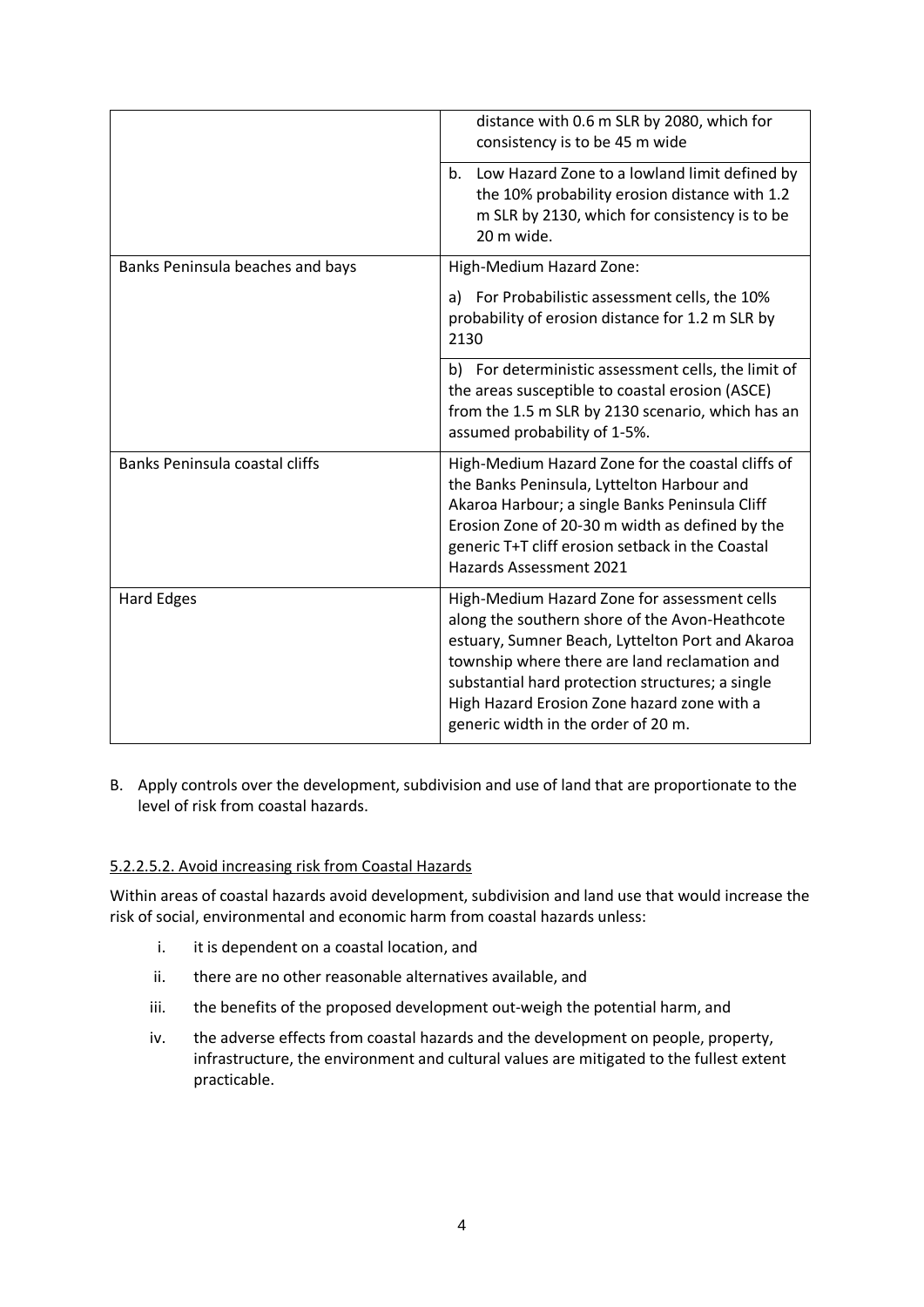#### 5.2.2.5.3. Managing subdivision, development and land use in Coastal Hazards areas

Subject to policy 5.2.2.5.2, any subdivision, development and land use within coastal hazards areas shall:

- A. be located in the lowest risk category possible;
- B. not rely on mitigation provided by private coastal management works outside the site;
- C. be designed, constructed and located to avoid harm, or where this is not possible, effects are mitigated to an acceptable level and harm to people, property, infrastructure and the environment is minimised;
- D. ensure outcomes are compatible with the anticipated environmental characteristics of the area and its cultural values;
- E. identify an appropriate risk based trigger point when it will be necessary to:
	- i. review use of the site, or
	- ii. remove or relocate the development or activity;
- F. provide for appropriate remediation of the site subsequent to the removal, relocation or cessation of the activity. This shall have particular regard to an adaptation plan for the area, or where no adaptation plan exists, be in keeping with the local environment at the time.

### 5.2.2.5.4. Adaptation, alteration and maintenance of existing buildings and properties within areas of Coastal Hazards

Provide for maintenance, replacement, adaptation and alteration of existing structures, and associated earthworks within areas affected by coastal hazards, subject to criteria A – F in Policy 5.2.2.5.3.

### 5.2.2.5.5. Innovative forms of development and design within Coastal Hazards areas

Innovative forms of design and methods of construction to address coastal hazards risk are encouraged where they avoid an increased risk of harm or provide enhanced mitigation of adverse effects.

#### 5.2.2.5.6. Hazard sensitive activities

- A. Activities and development that provide accommodation or services for users that are more vulnerable to the adverse effects of coastal hazards than the general population shall be avoided within areas of coastal hazards, unless within areas of low or very low risk, there is an identified need that cannot be met elsewhere and mitigation based on an evaluation of the vulnerability of users is provided to an acceptable level.
- B. The evaluation of the vulnerability of users shall include considerations of:
	- i. the level of exposure of occupants and users to risks from coastal hazards;
	- ii. the operational period and practices for the activity;
	- iii. the nature and number of users, their mobility and ability to safely evacuate; and
	- iv. the potential level of social and economic harm and risk to life.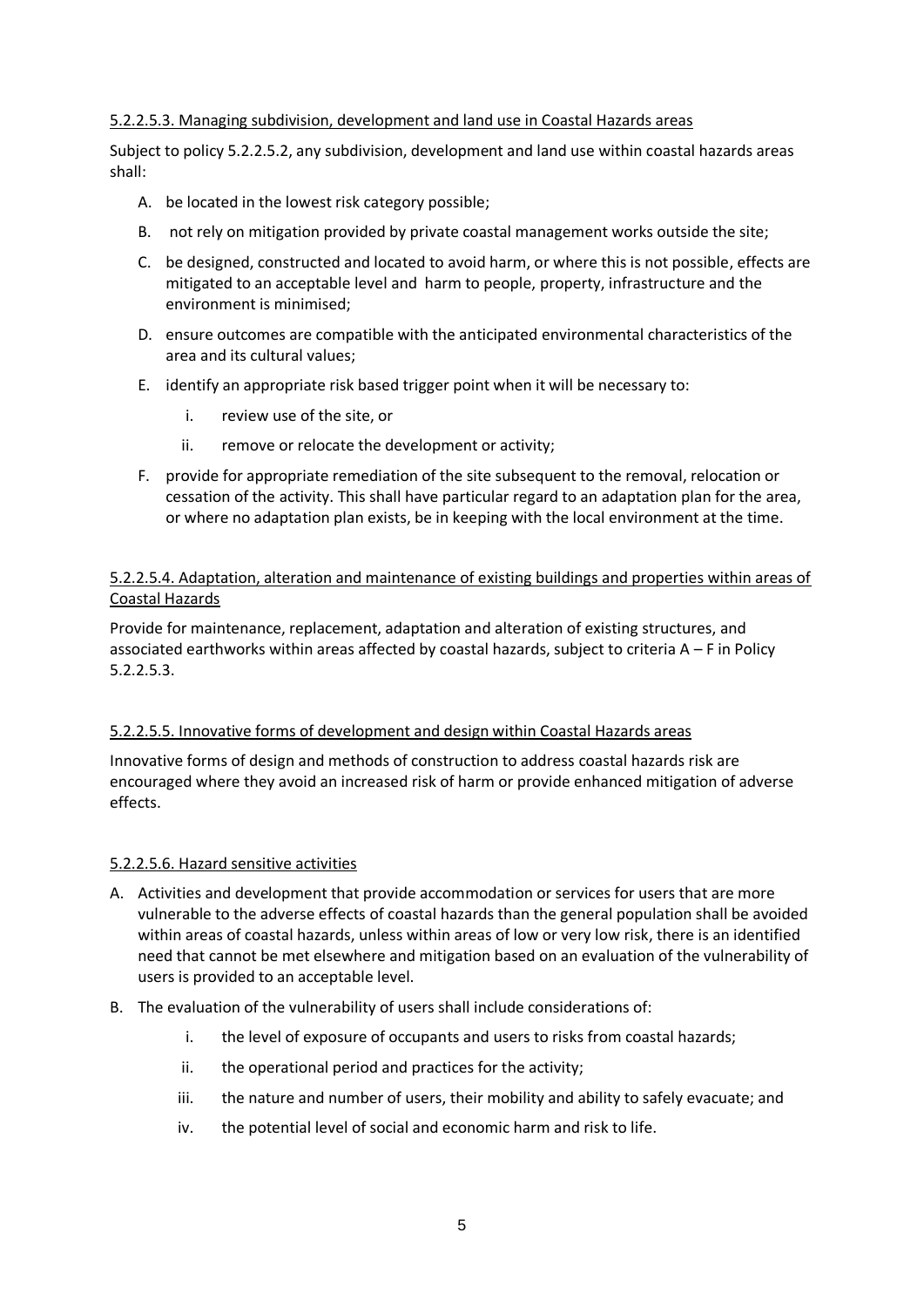#### 5.2.2.5.7. Protection from Coastal Hazards

- A. Development, subdivision and land use shall avoid causing harm to the integrity of existing:
	- i. coastal management works, and
	- ii. natural features, including dune systems and coastal wetlands that provide defence from coastal hazards.

unless they form part of a planned renewal, replacement or adaptation process.

- B. Coastal management works to manage the effects of coastal hazards on people, property, infrastructure and the environment shall:
	- i. prioritise natural and nature based options over hard engineering solutions; and
	- ii. have particular regard to the implementation methods in a relevant Coastal Adaptation Plan for the area.

# **5.7.4 Additional information requirements for resource consent applications within Coastal Hazard areas**

All resource consent applications within:

- A. areas of Medium and High coastal inundation hazard risk, and
- B. areas of Low and Medium/High coastal erosion hazard risk

shall be accompanied by a detailed site specific risk assessment that is commensurate with the level of risk, and includes allowance for the effects of climate change.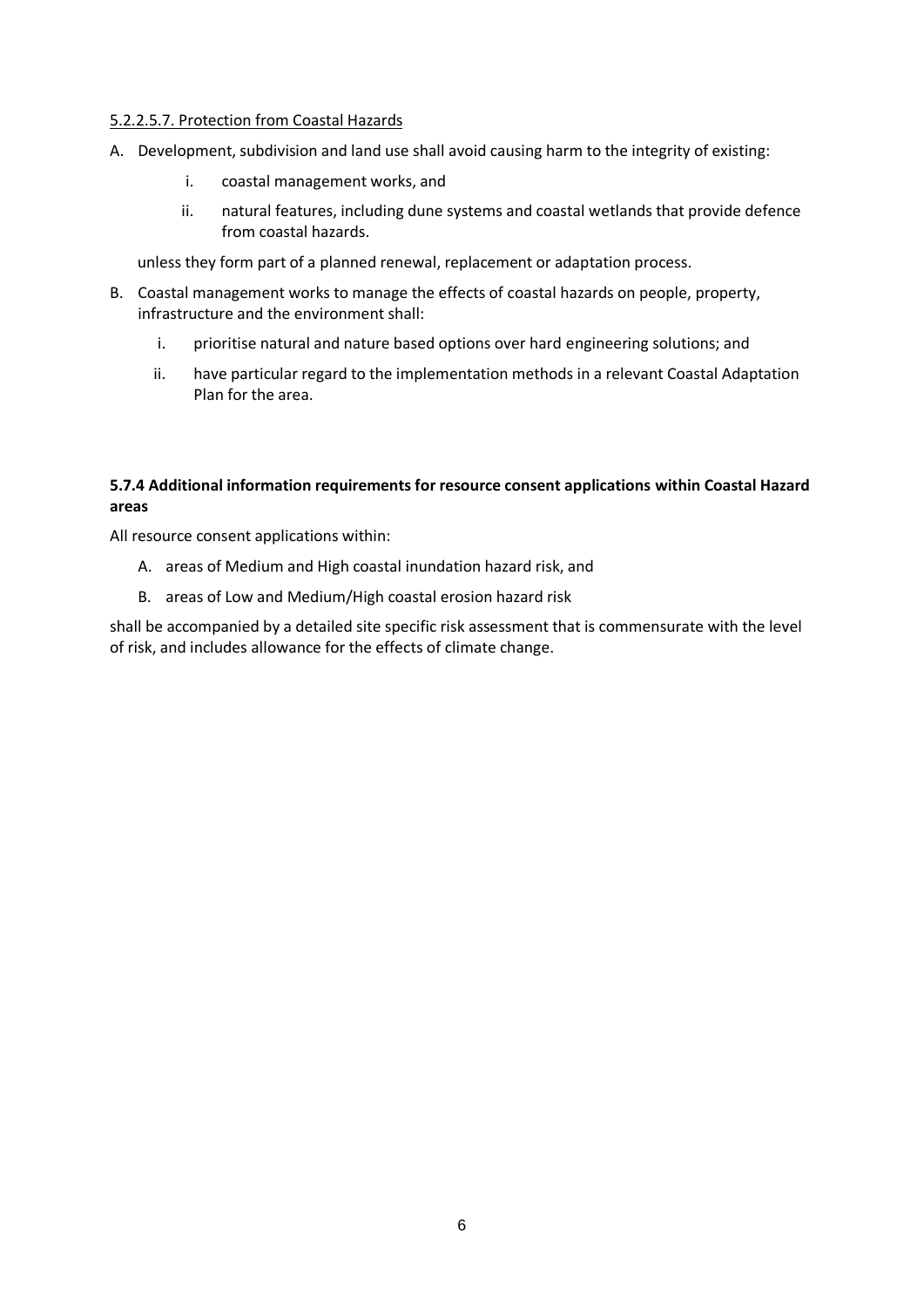#### **Rules:**

#### **Chapter 2 Abbreviations and Definitions**

#### **Definitions List**:

Coastal Hazards comprise coastal inundation, coastal erosion, rising groundwater and tsunami. They are influenced by climate change and sea level rise.

Coastal Management Works: means activities or development intended to mitigate the risk of coastal hazards on adjacent land.

Hazard sensitive activities means the following activities that provide accommodation or services for users that are more vulnerable to the adverse effects of hazards than the general population due to their more complex needs.

- i. Education activities, including pre-school facilities;
- ii. Health care activities providing physical and mental health services, or health-related welfare services, for people by registered health practitioners (approved under the Health [Practitioners Competence Assurance Act 2003\)](http://www.legislation.govt.nz/act/public/2003/0048/latest/DLM203312.html);
- iii. Elderly and disability care services and residential accommodation; and
- iv. Any other activity in which users are more vulnerable to the adverse effects of hazards than the general population and less capable of taking action to provide for their safety in the event of a hazard occurring.

Strategic/Critical Coastal Infrastructure means strategic and critical infrastructure that by its nature requires a coastal location.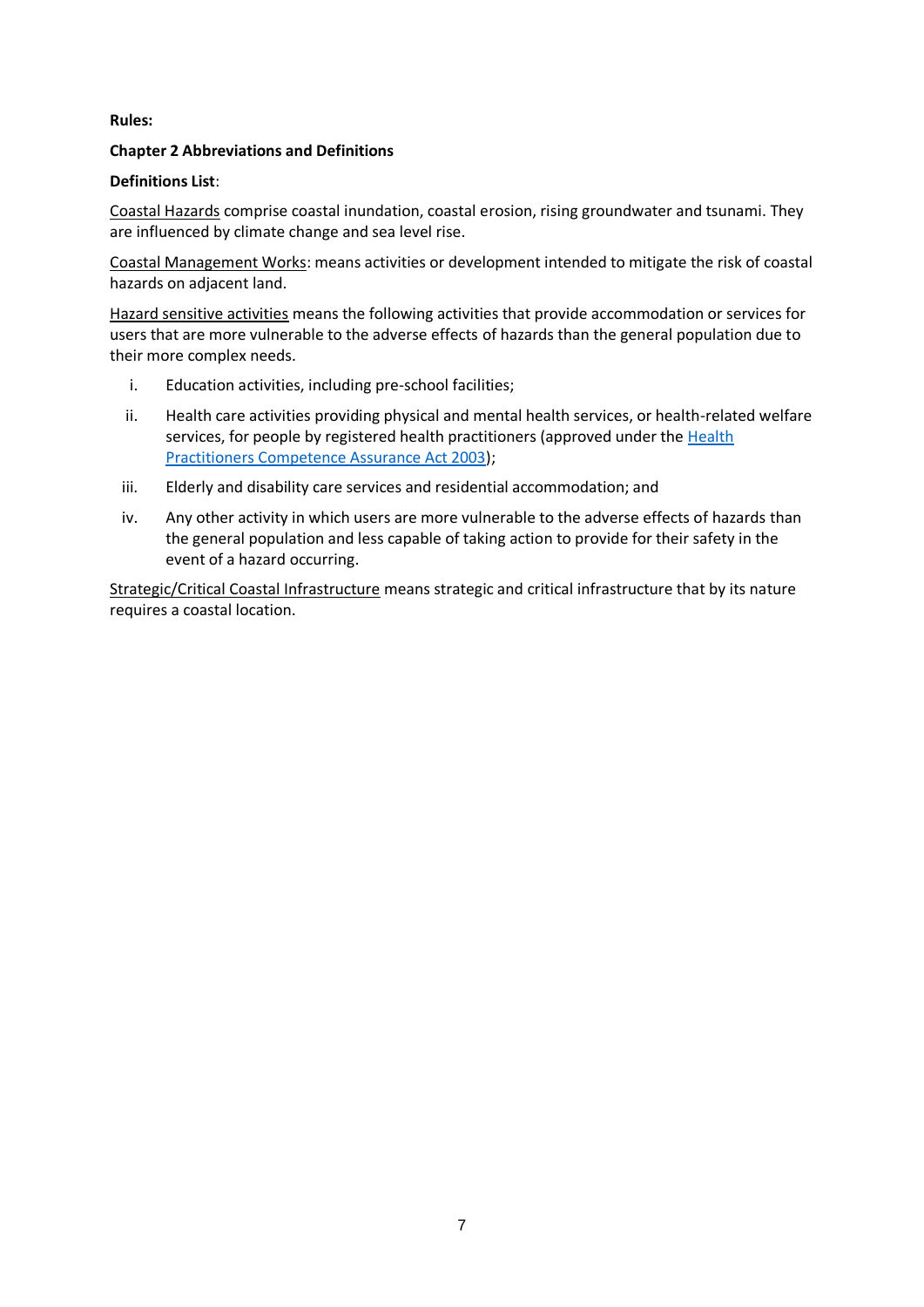#### **Chapter 5 Natural Hazards**

#### **5.9 Rules – Coastal Hazards**

#### **5.9.1 Activity status for Coastal Hazards inundation areas**

- a. The activities listed below have the activity status listed within each Coastal Hazard risk area, and are subject to any activity status, rules and any standards specified elsewhere in the District Plan for that activity.
- b. In relation to controlled activities, discretion to impose conditions is restricted to the matters over which control is reserved as set out in Rule 5.9.4 as applicable.
- c. In relation to restricted discretionary activities, discretion to grant or decline consent and impose conditions is restricted to the matters of discretion set out in Rule 5.9.5.
- d. Where subdivision is specified, a subdivision consent is also required under the provisions of Chapter 8.

#### **Table 5.9.1.a**

Key:  $P =$  Permitted;  $RD =$  Restricted Discretionary;  $D =$  Discretionary;  $NC =$  Non-complying;  $PR =$ Prohibited.

| <b>Inundation</b> |                                                  | <b>Risk Area</b>   |                 | <b>Activity Specific</b><br><b>Standards</b><br>(permitted |                 |                                                                                                                                                                                                                                                  |
|-------------------|--------------------------------------------------|--------------------|-----------------|------------------------------------------------------------|-----------------|--------------------------------------------------------------------------------------------------------------------------------------------------------------------------------------------------------------------------------------------------|
| <b>Activity</b>   |                                                  | <b>Very</b><br>Low | Low             | <b>Medium</b>                                              | High            | activities only)                                                                                                                                                                                                                                 |
| a.                | Subdivision                                      | RD1                | RD <sub>2</sub> | NC1                                                        | NC <sub>2</sub> | Nil                                                                                                                                                                                                                                              |
| b.                | Building not otherwise<br>included in this table | P1                 | C1              | D <sub>1</sub>                                             | NC <sub>3</sub> | a. Minimum floor<br>levels shall be the<br>level specified in<br>the Minimum<br>Floor Level<br>Certificate (refer<br>to Rule 5.9.2); and<br>b. The maximum<br>ground floor area<br>of all buildings on<br>the site shall be<br>$200m2$ in total. |
| c.                | Replacement residential<br>unit                  | P <sub>2</sub>     | P <sub>3</sub>  | C <sub>2</sub>                                             | RD3             | a. Minimum floor<br>levels shall be the<br>level specified in                                                                                                                                                                                    |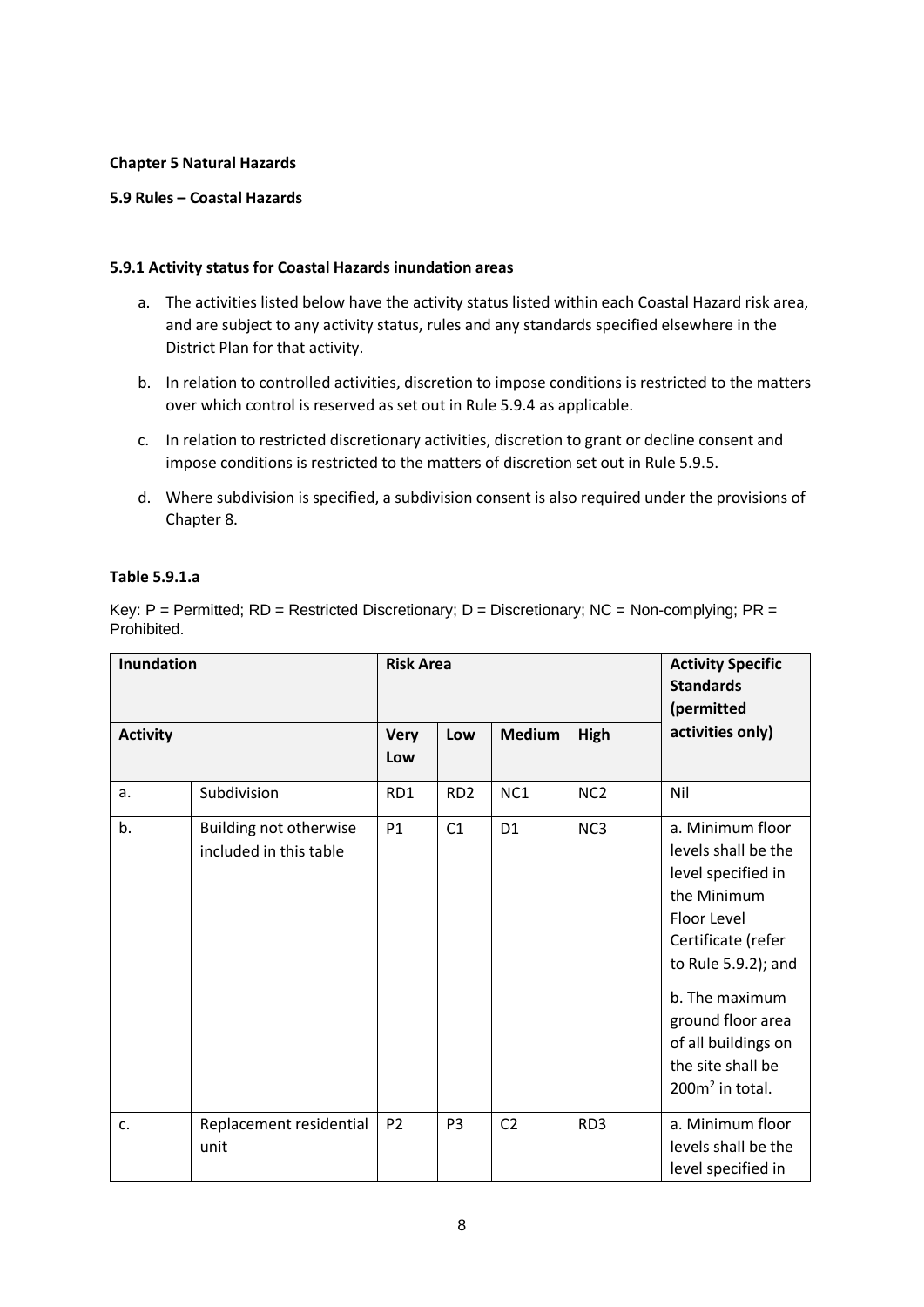|    |                           |           |           |                |                 | the Minimum                             |
|----|---------------------------|-----------|-----------|----------------|-----------------|-----------------------------------------|
|    |                           |           |           |                |                 | Floor Level                             |
|    |                           |           |           |                |                 | Certificate (refer                      |
|    |                           |           |           |                |                 | to Rule 5.9.2); and                     |
|    |                           |           |           |                |                 | b. The ground                           |
|    |                           |           |           |                |                 | floor area of the                       |
|    |                           |           |           |                |                 | replacement<br>residential unit         |
|    |                           |           |           |                |                 | shall not be                            |
|    |                           |           |           |                |                 | greater than the                        |
|    |                           |           |           |                |                 | ground floor area                       |
|    |                           |           |           |                |                 | of the existing                         |
|    |                           |           |           |                |                 | residential unit;                       |
|    |                           |           |           |                |                 | and                                     |
|    |                           |           |           |                |                 |                                         |
|    |                           |           |           |                |                 | c. The residential                      |
|    |                           |           |           |                |                 | unit on the site<br>shall be located in |
|    |                           |           |           |                |                 | a position on the                       |
|    |                           |           |           |                |                 | site that is no                         |
|    |                           |           |           |                |                 | lower than the                          |
|    |                           |           |           |                |                 | existing building.                      |
| d. | Accessory buildings       | <b>P4</b> | <b>P5</b> | C <sub>3</sub> | RD4             | a. Minimum floor                        |
|    |                           |           |           |                |                 | levels shall be the                     |
|    |                           |           |           |                |                 | level specified in                      |
|    |                           |           |           |                |                 | the Minimum<br>Floor Level              |
|    |                           |           |           |                |                 | Certificate (refer                      |
|    |                           |           |           |                |                 | to Rule 5.9.2); and                     |
|    |                           |           |           |                |                 |                                         |
|    |                           |           |           |                |                 | b. The maximum                          |
|    |                           |           |           |                |                 | ground floor area                       |
|    |                           |           |           |                |                 | of all buildings on                     |
|    |                           |           |           |                |                 | the site shall be<br>200 $m2$ in total; |
|    |                           |           |           |                |                 | and                                     |
|    |                           |           |           |                |                 |                                         |
|    |                           |           |           |                |                 | c. The residential                      |
|    |                           |           |           |                |                 | unit shall be                           |
|    |                           |           |           |                |                 | located in a                            |
|    |                           |           |           |                |                 | position on the                         |
|    |                           |           |           |                |                 | site that is no<br>lower than the       |
|    |                           |           |           |                |                 | existing building.                      |
|    |                           |           |           |                |                 |                                         |
| e. | Additions/extensions to   | P6        | <b>P7</b> | C <sub>4</sub> | RD <sub>5</sub> | a. Minimum floor                        |
|    | buildings that increase   |           |           |                |                 | levels shall be the                     |
|    | the building footprint at |           |           |                |                 | level specified in                      |
|    | ground level              |           |           |                |                 | the Minimum                             |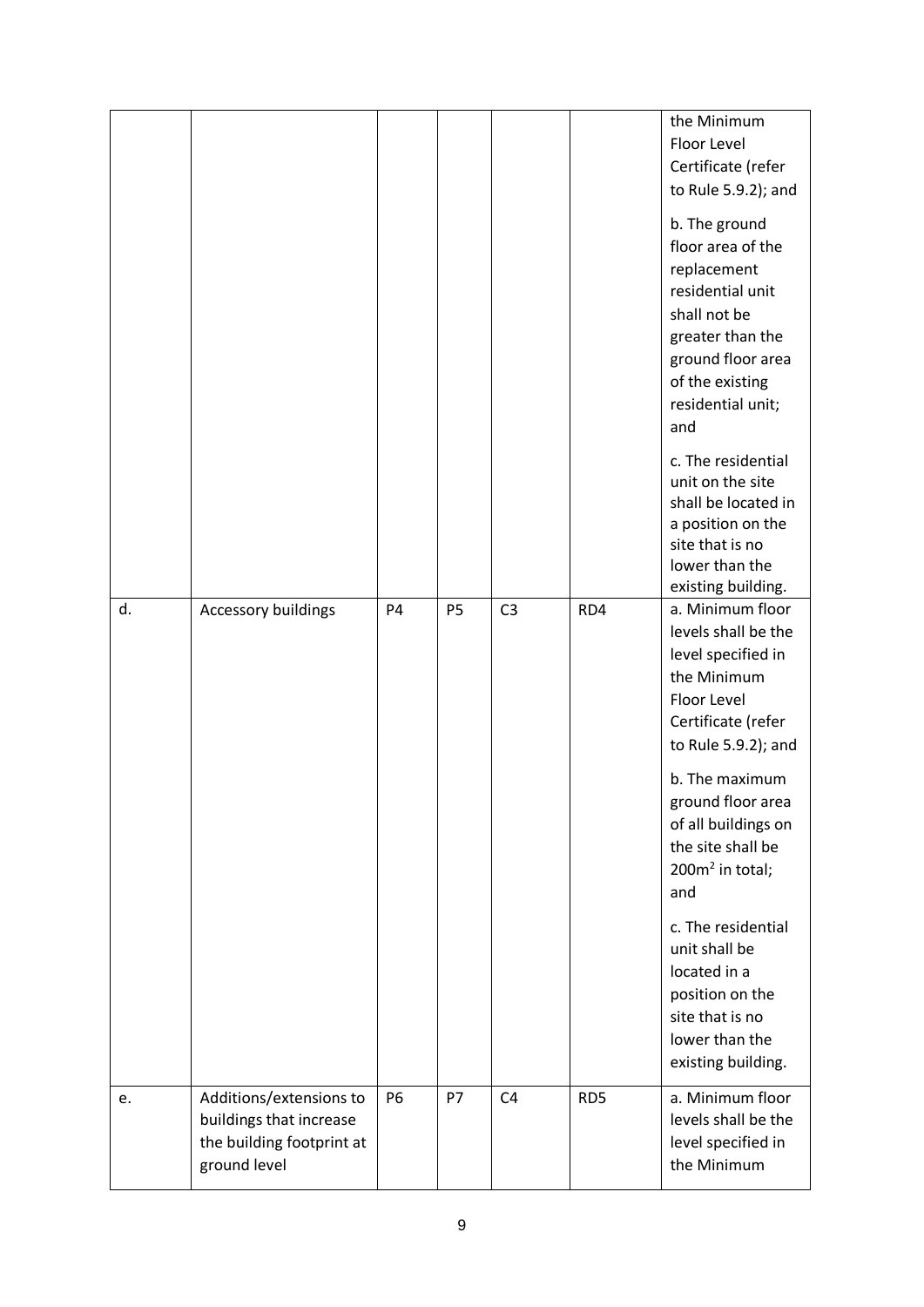|    |                                                                                                           |                 |                 |                 |                                                                               | Floor Level<br>Certificate (refer<br>to Rule 5.9.2); and<br>b. The maximum<br>ground floor area<br>of all buildings on<br>the site shall be<br>200m <sup>2</sup> in total. |
|----|-----------------------------------------------------------------------------------------------------------|-----------------|-----------------|-----------------|-------------------------------------------------------------------------------|----------------------------------------------------------------------------------------------------------------------------------------------------------------------------|
| f. | Strategic/Critical coastal<br>Infrastructure                                                              | C <sub>5</sub>  | C <sub>6</sub>  | RD <sub>6</sub> | RD7                                                                           | Nil                                                                                                                                                                        |
| g. | Critical Infrastructure -<br>new                                                                          | C7              | RD8             | RD <sub>9</sub> | <b>RD10</b>                                                                   | Nil                                                                                                                                                                        |
| h. | Infrastructure and<br>utilities - new                                                                     | C <sub>8</sub>  | <b>RD11</b>     | D <sub>2</sub>  | NC4                                                                           | Nil                                                                                                                                                                        |
| i. | Repair and<br>maintenance of<br>infrastructure, utilities<br>and buildings.                               | P <sub>8</sub>  | P <sub>9</sub>  | P10             | P11                                                                           | Nil                                                                                                                                                                        |
| j. | Coastal management<br>works - new                                                                         | C <sub>9</sub>  | C10             | <b>RD12</b>     | <b>RD13</b>                                                                   | Nil                                                                                                                                                                        |
| k. | Coastal management<br>works - maintenance<br>(excluding upgrades)                                         | P12             | P <sub>13</sub> | P14             | P <sub>15</sub>                                                               | Nil                                                                                                                                                                        |
| I. | Outdoor storage area<br>and warehousing and<br>distribution activities                                    | C11             | <b>RD14</b>     | D <sub>3</sub>  | NC5<br>(except<br>Lyttelton<br>Port)<br>D <sub>4</sub><br>(Lyttelton<br>Port) | Nil                                                                                                                                                                        |
| m. | Temporary outdoor<br>storage                                                                              | P <sub>16</sub> | P17             | C12             | D <sub>5</sub>                                                                | Nil                                                                                                                                                                        |
| n. | Hazard sensitive<br>activities                                                                            | <b>RD15</b>     | <b>RD16</b>     | NC6             | NC7                                                                           | Nil                                                                                                                                                                        |
| 0. | <b>Recreation facilities</b><br>(excluding recreation<br>activities)                                      | C13             | <b>RD17</b>     | D <sub>6</sub>  | NC8                                                                           | Nil                                                                                                                                                                        |
| p. | <b>Recreation activities</b><br>(excluding buildings and<br>structures used for<br>recreation activities) | P <sub>18</sub> | P <sub>19</sub> | P <sub>20</sub> | P21                                                                           | Nil                                                                                                                                                                        |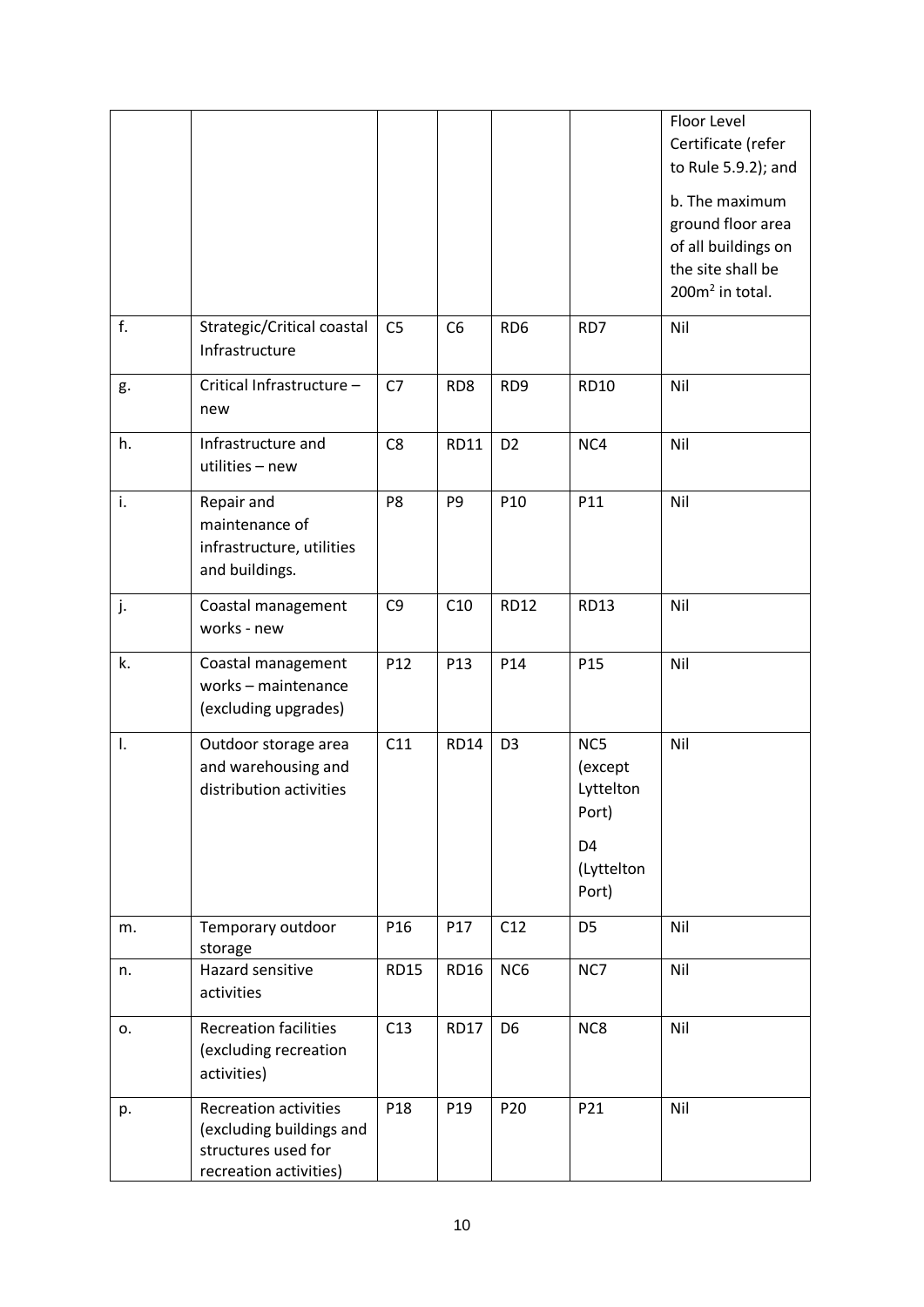| q. | Fences                                                                                  | P22             | P <sub>23</sub> | P <sub>24</sub> | P <sub>25</sub>  | Shall consist of no<br>greater than 20%<br>solid structure.  |
|----|-----------------------------------------------------------------------------------------|-----------------|-----------------|-----------------|------------------|--------------------------------------------------------------|
| r. | Signage                                                                                 | P <sub>26</sub> | P <sub>27</sub> | P <sub>28</sub> | P <sub>29</sub>  | Nil                                                          |
| S. | Demolition of buildings<br>(excluding seawalls and<br>other coastal<br>management work) | C <sub>14</sub> | C <sub>15</sub> | C16             | C17              | Nil                                                          |
| t. | Demolition of seawalls<br>and other coastal<br>management work                          | C18             | C19             | D7              | D <sub>9</sub>   | Nil                                                          |
| u. | Earthworks and<br>retaining structures                                                  | <b>RD18</b>     | <b>RD19</b>     | <b>RD20</b>     | D <sub>8</sub>   | Refer to 8.9.2.1 for<br>the permitted<br>activity standards. |
| v. | All activities not listed<br>above                                                      | C <sub>20</sub> | C <sub>21</sub> | <b>RD21</b>     | N <sub>C</sub> 9 | Nil                                                          |

e. Any resource consent application arising from C1-21, or RD1-21 set out in Rule 5.9.1 above shall not be limited or publicly notified.

## **5.9.2 Minimum floor level certificate**

a. For P1 – P7 in Table 5.9.1a, new buildings or additions to existing buildings within the Coastal Hazards inundation area shall have a floor level that is greater than or equal to that specified in a Minimum Floor Level Certificate. The Council will issue a Minimum Floor Level Certificate (which will be valid for 2 years from the date of issue) which specifies the design floor level for a building calculated as the highest of the following:

(i) Christchurch City Council's most up to date estimate of a 200 year flood level from any source, including tidal sources, and including 1.2m sea level rise plus 400mm freeboard as set by Christchurch City Council flood modelling and any relevant field information; or

(ii) 12.7 meters above Christchurch City Council Datum

### **5.9.3 Activity status for non-compliance with standards in Coastal Hazards inundation areas**

Activities that fail to meet Activity Specific Standards for P1 – P29 Rule 5.9.1 shall be Restricted Discretionary Activities.

### **5.9.4 Coastal Hazards Inundation Areas Matters of Control C1 – C21:**

|    | <b>Areas of Control</b>         | Control criteria |                                             |
|----|---------------------------------|------------------|---------------------------------------------|
| a. | <b>Buildings and structures</b> | The              |                                             |
|    |                                 | a)               | number and size of building and structures; |
|    |                                 | b)               | siting of buildings and structures; and     |
|    |                                 | C)               | building materials                          |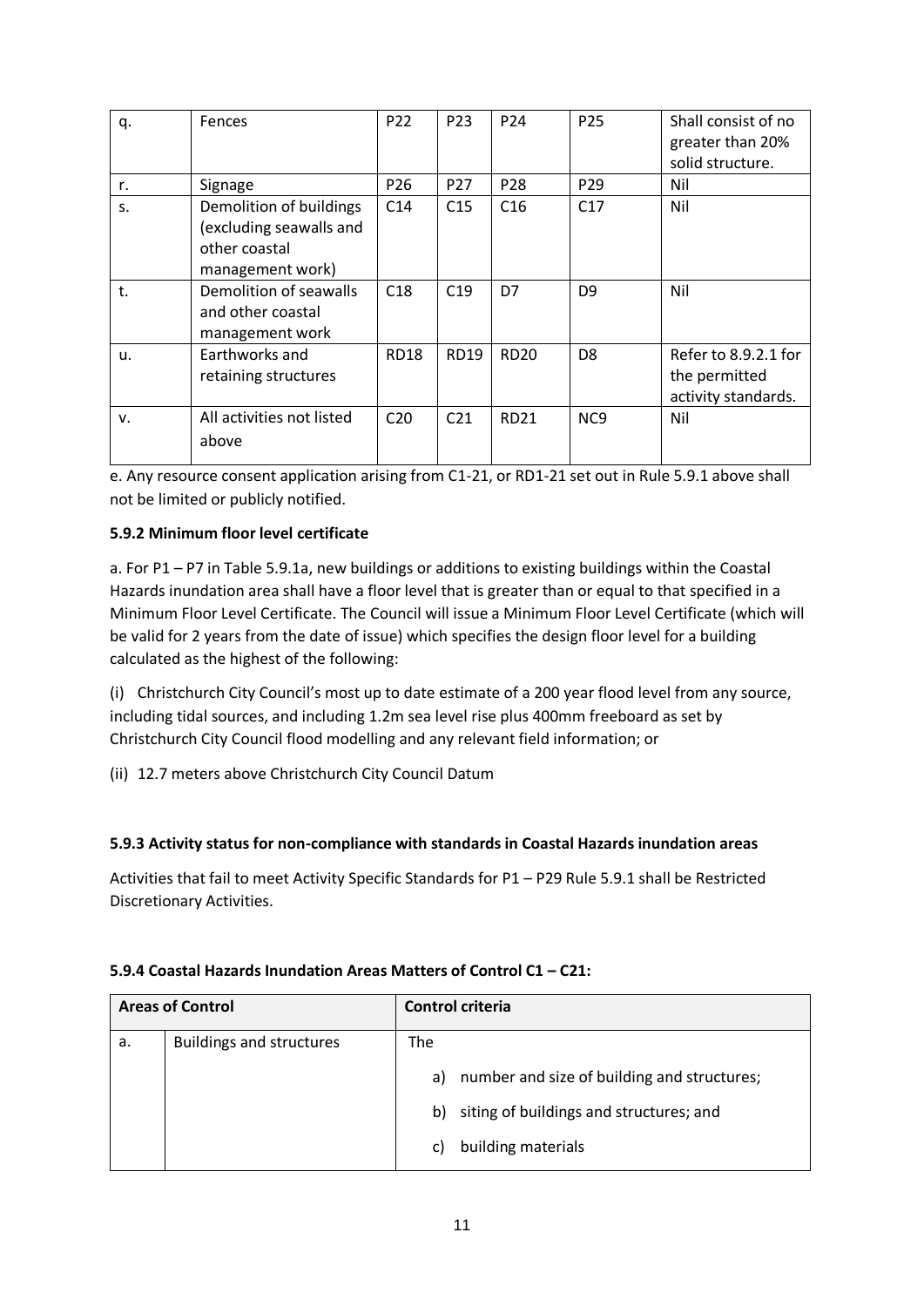|    |                                  | with regard to the level of mitigation of the potential     |
|----|----------------------------------|-------------------------------------------------------------|
|    |                                  | adverse effects from inundation and tsunami.                |
|    |                                  |                                                             |
| b. | Floor levels                     | Setting of minimum floor levels to mitigate the effects of  |
|    |                                  | inundation.                                                 |
|    |                                  |                                                             |
| c. | Earthworks                       | The                                                         |
|    |                                  | timing, scale and location of earthworks; and<br>a)         |
|    |                                  | method of earthworks<br>b)                                  |
|    |                                  |                                                             |
|    |                                  | to mitigate the effects of inundation and avoids the        |
|    |                                  | transfer of risk to another site.                           |
| d. | Fences                           | Design of the fence to mitigate the effects of inundation   |
|    |                                  | on and off the site.                                        |
|    |                                  |                                                             |
| e. | Outdoor storage areas and        | The location, size, duration, layout, and design of storage |
|    | warehousing and distribution     | areas to mitigate the effects of inundation, including the  |
|    | activities                       |                                                             |
|    |                                  | risk of pollution and damage from spillage or movement      |
|    |                                  | of goods and material.                                      |
|    |                                  |                                                             |
| f. | Activity and use - vulnerability | The use, design and operational practices to adequately     |
|    | of occupants/users               | mitigate the risk to vulnerable users, including children,  |
|    |                                  | the elderly, and people with physical or mental             |
|    |                                  | disabilities.                                               |
| g. | Stormwater management            | The proposed stormwater management for the site to:         |
|    |                                  |                                                             |
|    |                                  | a) take into account the effects of sea level rise;         |
|    |                                  | mitigate the effects on water quality;<br>b)                |
|    |                                  | mitigate increased run off to areas outside the<br>c)       |
|    |                                  | site boundary to the greatest extent reasonable;            |
|    |                                  | and                                                         |
|    |                                  | avoids the transfer of risk to another site                 |
| h. | Rising groundwater               | Mitigation of the effects of rising groundwater and         |
|    |                                  | effects of the activity on groundwater.                     |
| i. | Coastal management work          | Natural and nature based options shall be prioritised       |
|    |                                  | over hard engineering solutions.                            |
|    |                                  |                                                             |
| j. | Amenity                          | The proposal is consistent with the anticipated amenity     |
|    |                                  | of the surrounding environment in terms of visual           |
|    |                                  | amenity, landscape context and character, views,            |
|    |                                  | outlook, overlooking and privacy.                           |

# **5.9.5 Coastal Hazards Inundation Areas Matters of Discretion RD1 – RD21:**

| <b>Matters of Discretion</b> |                                  | <b>Assessment matters</b>                          |
|------------------------------|----------------------------------|----------------------------------------------------|
| а.                           | Suitability of site for intended | Whether the development or use of the site can     |
|                              | use                              | adequately mitigate the adverse effects of coastal |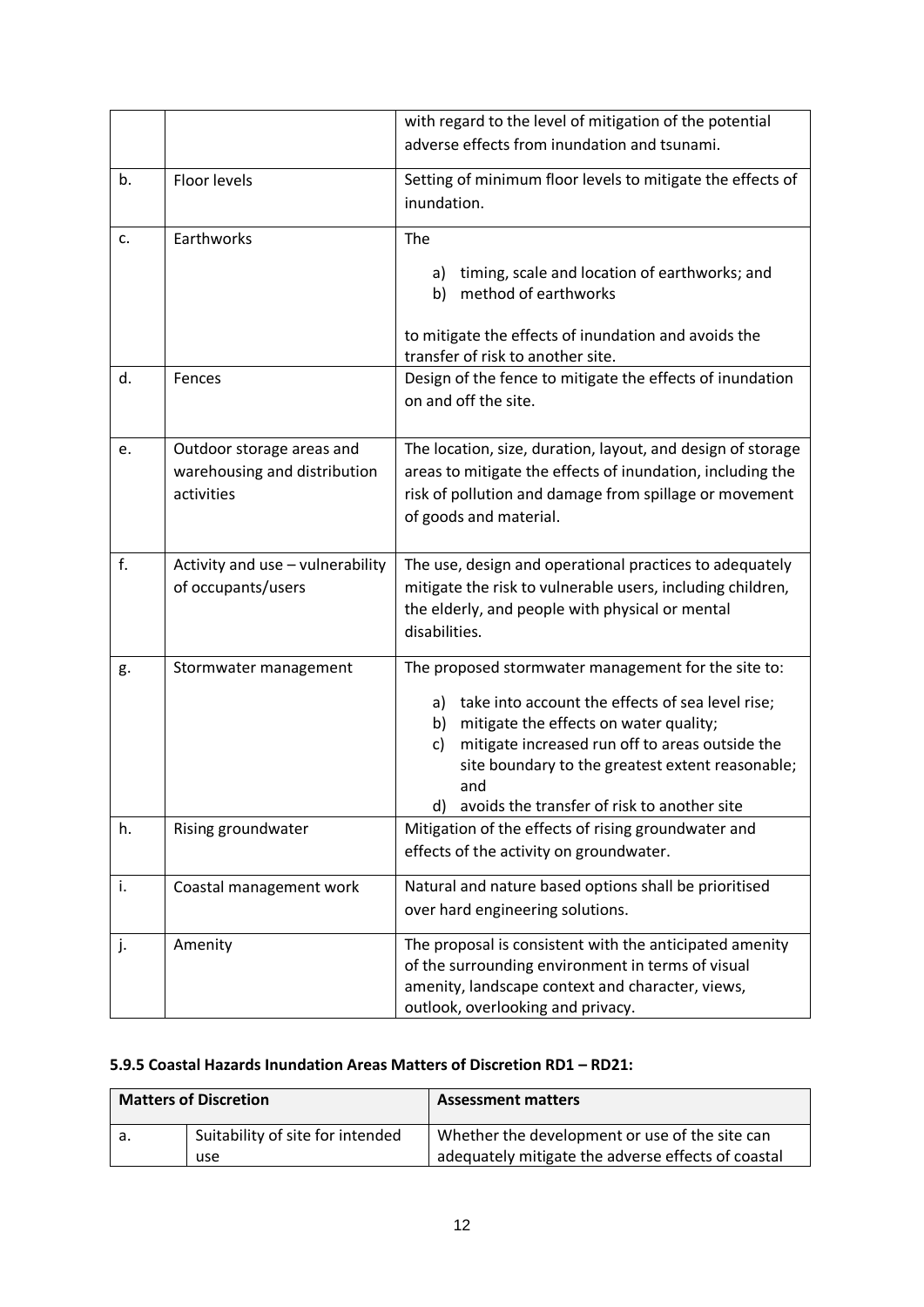|    |                                                                         | inundation and tsunami on people, property,<br>infrastructure and the environment.                                                                                                                                                 |
|----|-------------------------------------------------------------------------|------------------------------------------------------------------------------------------------------------------------------------------------------------------------------------------------------------------------------------|
| b. | <b>Buildings and structures</b>                                         | Whether the:                                                                                                                                                                                                                       |
|    |                                                                         | number and size of building and structures;<br>a)                                                                                                                                                                                  |
|    |                                                                         | siting of buildings and structures; and<br>b)                                                                                                                                                                                      |
|    |                                                                         | building materials<br>C)                                                                                                                                                                                                           |
|    |                                                                         | are appropriate for the site considering the risk of<br>coastal hazards, and provide appropriate mitigation<br>to the potential adverse effects from inundation<br>and tsunami.                                                    |
|    |                                                                         | The extent to which the proposal utilises innovative<br>forms of design or methods that adequately<br>mitigate coastal hazards risk.                                                                                               |
| c. | Floor levels                                                            | Whether the proposed floor levels will mitigate the<br>effects of inundation including with sea level rise.                                                                                                                        |
| d. | Earthworks                                                              | Whether the:<br>a) timing, scale and location of earthworks;<br>and<br>b) method of earthworks<br>are appropriate to mitigate the effects of<br>inundation, and avoids the transfers risk to another<br>site.                      |
| e. | Fences:                                                                 | Whether the:                                                                                                                                                                                                                       |
|    |                                                                         | design of the fence mitigates the adverse<br>a)<br>effects of inundation within the site; and<br>avoids the transfer of risk to another site.<br>b)                                                                                |
| f. | Outdoor storage areas and<br>warehousing and distribution<br>activities | Whether the location, size, layout, duration, and<br>design of storage areas mitigates the effects of<br>inundation and tsunami, including the risk of<br>pollution and damage from spillage or movement of<br>goods and material. |
| g. | Activity and use - vulnerability<br>of occupants/users                  | Whether the use, design and operational practices<br>adequately mitigate the inundation and tsunami risk<br>to vulnerable users, including children, the elderly,<br>and disabled people.                                          |
| h. | Stormwater management                                                   | Whether the proposed stormwater management<br>for the site:                                                                                                                                                                        |
|    |                                                                         | can take into account the effects of sea<br>a)<br>level rise;<br>can mitigate the effects on water quality;<br>b)<br>and                                                                                                           |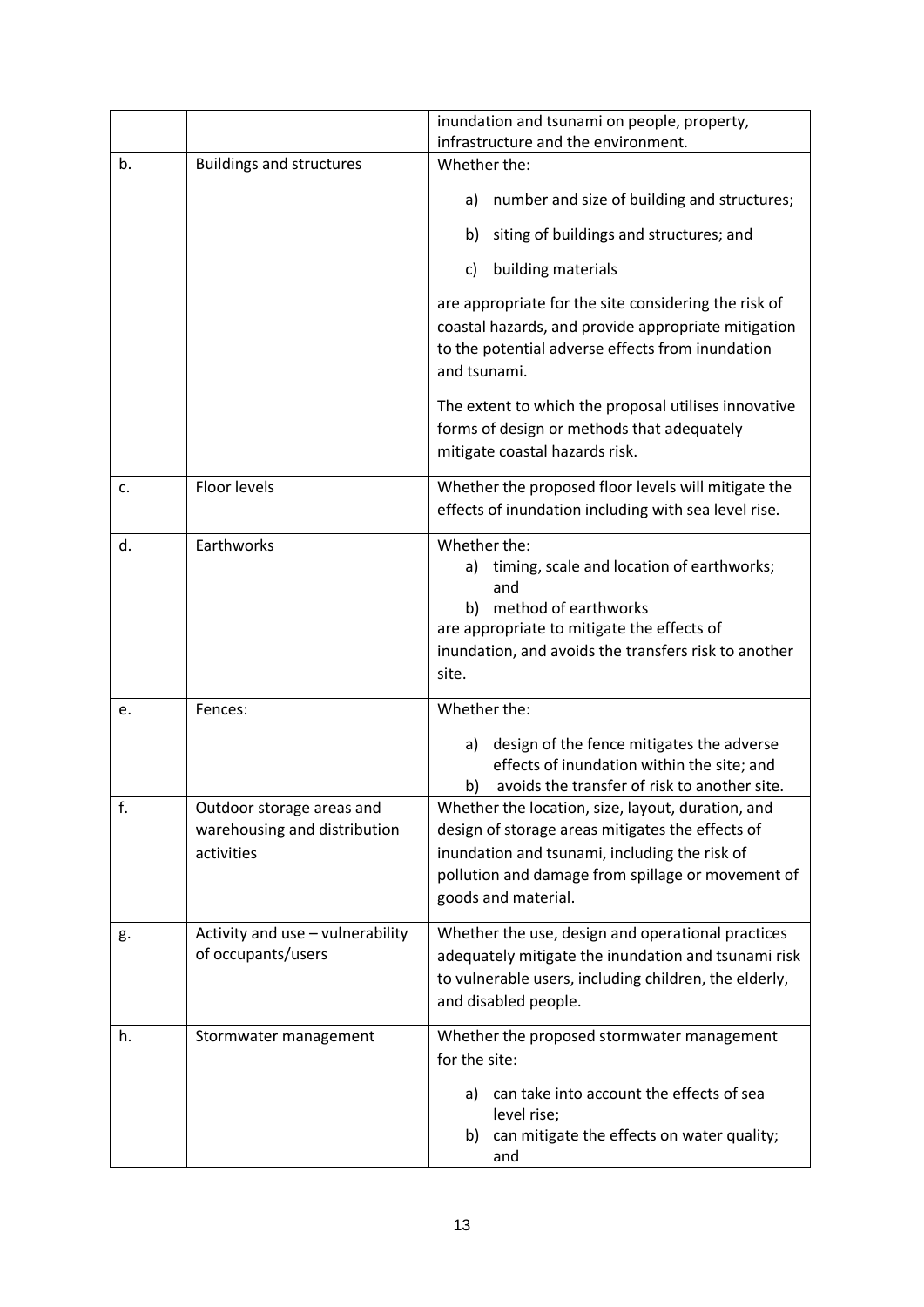|    |                                | mitigate increased run off to areas outside<br>c)<br>the site boundary to the greatest extent<br>reasonable. |
|----|--------------------------------|--------------------------------------------------------------------------------------------------------------|
| i. | Rising groundwater             | Whether there is adequate mitigation to address                                                              |
|    |                                | the effects of rising groundwater and effects of the                                                         |
|    |                                | activity on groundwater.                                                                                     |
| j  | Time limits and trigger points | Whether there is adequate provision for the timely                                                           |
|    |                                | relocation or removal of buildings and structures, or                                                        |
|    |                                | cessation of activity, and remediation of the site and                                                       |
|    |                                | mechanisms to ensure this occurs.                                                                            |
| k. | Adaptation                     | Whether an adaptation plan has been prepared to                                                              |
|    |                                | manage coastal hazards in the area, and whether                                                              |
|    |                                | the use of the site is consistent with that plan.                                                            |
| Ι. | Infrastructure                 | a. Where critical infrastructure is involved, whether                                                        |
|    |                                | the infrastructure is designed in a way to continue                                                          |
|    |                                | to operate safely, taking into account the                                                                   |
|    |                                | inundation and tsunami hazard risk at the site.                                                              |
|    |                                | b. For all infrastructure:                                                                                   |
|    |                                | i. the extent to which there are benefits associated                                                         |
|    |                                | with that infrastructure;                                                                                    |
|    |                                | ii. whether there is a functional or operational                                                             |
|    |                                | requirement for that location; and                                                                           |
|    |                                | iii. whether there are any practical alternatives.                                                           |
| m. | Innovative development         | Whether the proposal utilises innovative forms of                                                            |
|    |                                | design or methods, and to what extent the design                                                             |
|    |                                | or methods adequately mitigate coastal hazards                                                               |
|    |                                | risk.                                                                                                        |
| n. | Hazard sensitive activities    | Whether there is a need for the activity in the area,                                                        |
|    |                                | and the availability of suitable alternative locations<br>with a lower level of risk.                        |
|    |                                | Whether an evaluation of the vulnerability of users                                                          |
|    |                                | has been undertaken and contains sufficient detail                                                           |
|    |                                | including potential methods of mitigating risk.                                                              |
| о. | Coastal management work        | Whether the proposal prioritises natural and nature                                                          |
|    |                                | based options over hard engineering solutions.                                                               |
| p. | Flood protection               | Whether off site coastal management works                                                                    |
|    |                                | provide reliable and appropriate mitigation.                                                                 |
| q. | Amenity                        | The degree to which the proposal is consistent with                                                          |
|    |                                | the anticipated amenity of the surrounding                                                                   |
|    |                                | environment in terms of visual amenity, landscape                                                            |
|    |                                | context and character, views, outlook, overlooking                                                           |
|    |                                | and privacy.                                                                                                 |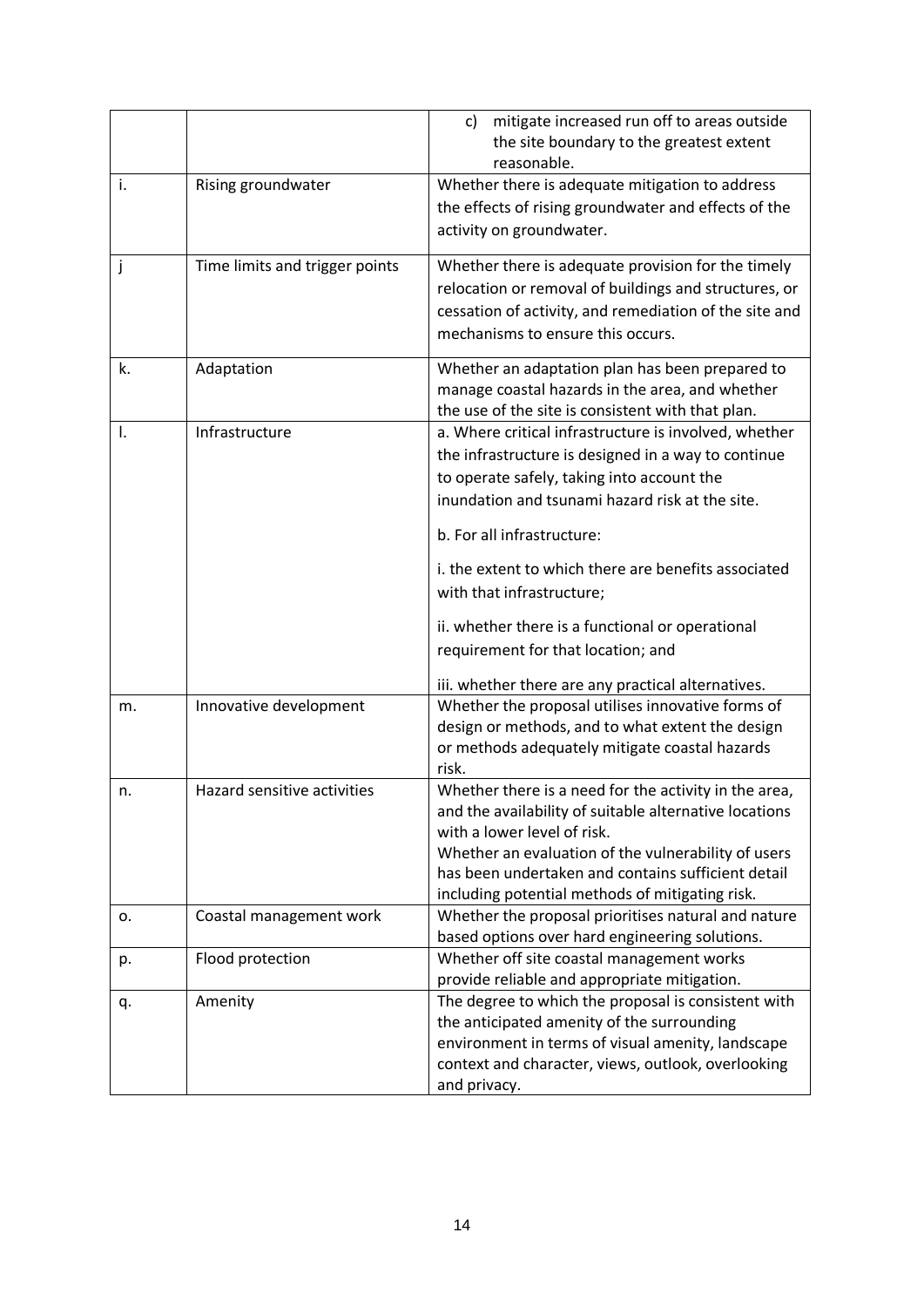#### **5.9.6 Activity Status for Coastal Erosion areas**

- a. The activities listed below have the activity status listed within each Coastal Hazard Erosion risk area, and are subject to any activity status, rules and any standards specified elsewhere in the District Plan for that activity.
- b. In relation to controlled activities, discretion to impose conditions is restricted to the matters over which control is reserved as set out in Rule 5.9.7.
- c. In relation to restricted discretionary activities, discretion to grant or decline consent and impose conditions is restricted to the matters of discretion set out in Rule 5.9.8
- d. Where subdivision is specified, a subdivision consent is also required under the provisions of Chapter 8.

### **Table 5.9.6a**

Key:  $P =$  Permitted;  $RD =$  Restricted Discretionary;  $D =$  Discretionary;  $NC =$  Non-complying;  $PR =$ Prohibited.

| <b>Coastal Erosion</b> |                                                                          | <b>Risk Area</b> |                              |
|------------------------|--------------------------------------------------------------------------|------------------|------------------------------|
|                        |                                                                          |                  |                              |
| <b>Activity</b>        |                                                                          | Low              | High-Medium /<br>Single zone |
|                        |                                                                          |                  |                              |
| a.                     | Subdivision                                                              | NC <sub>1</sub>  | NC <sub>2</sub>              |
| b.                     | Building not otherwise included in<br>this table                         | D <sub>1</sub>   | NC <sub>3</sub>              |
| c.                     | Replacement residential unit                                             | C <sub>1</sub>   | RD1                          |
| d.                     | <b>Accessory buildings</b>                                               | C <sub>2</sub>   | RD <sub>2</sub>              |
| e.                     | Additions and extensions to<br>buildings                                 | C <sub>3</sub>   | NC4                          |
| f.                     | <b>Strategic and Critical coastal</b><br>Infrastructure                  | RD4              | RD <sub>5</sub>              |
| g.                     | Critical Infrastructure - new                                            | RD <sub>6</sub>  | RD7                          |
| h.                     | Infrastructure and utilities - new                                       | D <sub>4</sub>   | NC5                          |
| i.                     | Repair and maintenance of<br>infrastructure, utilities and<br>buildings. | <b>P1</b>        | P <sub>2</sub>               |
| j.                     | Coastal management works - new                                           | RD <sub>8</sub>  | RD <sub>9</sub>              |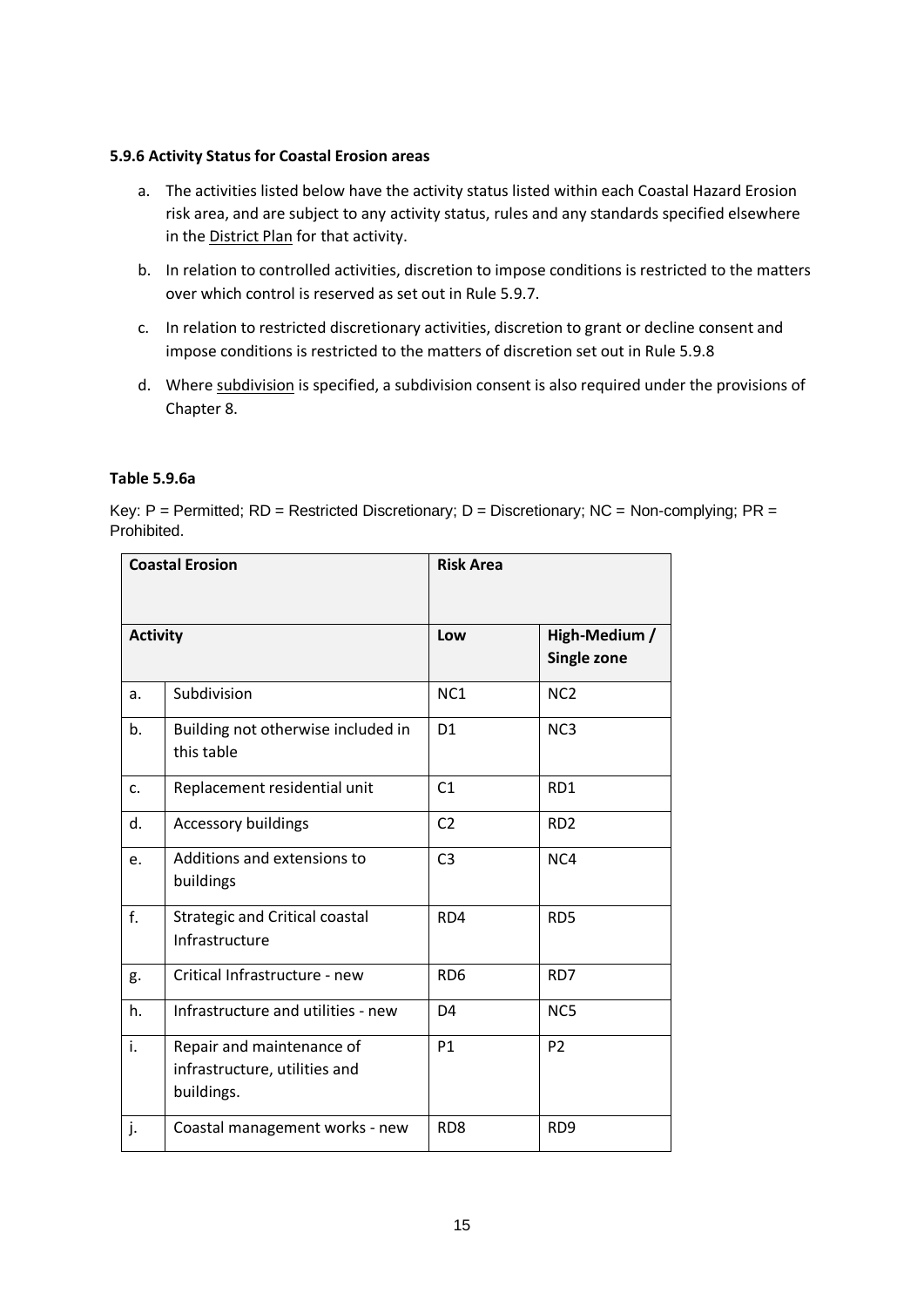| k.             | Coastal management works -<br>maintenance (excluding upgrades)                                  | P <sub>3</sub> | P <sub>4</sub>  |
|----------------|-------------------------------------------------------------------------------------------------|----------------|-----------------|
| $\mathsf{I}$ . | Outdoor storage area and<br>warehousing and distribution<br>activities                          | D <sub>5</sub> | NC <sub>6</sub> |
| m.             | Temporary outdoor storage area                                                                  | C4             | D <sub>6</sub>  |
| n.             | Hazards sensitive activities                                                                    | NC7            | NC8             |
| o.             | <b>Recreation facilities</b>                                                                    | D7             | NC <sub>9</sub> |
| р              | Recreation activities (excluding<br>buildings and structures used for<br>recreation activities) | P <sub>5</sub> | P <sub>6</sub>  |
| q.             | Fences                                                                                          | <b>P7</b>      | P <sub>8</sub>  |
| r.             | Earthworks and retaining<br>structures                                                          | <b>RD10</b>    | D <sub>8</sub>  |
| S.             | Signage                                                                                         | P <sub>9</sub> | P10             |
| t.             | Demolition of buildings (excluding<br>seawalls and other coastal<br>management work)            | C <sub>5</sub> | C <sub>6</sub>  |
| $\mathsf{u}$   | Demolition of seawalls and other<br>coastal management work                                     | D <sub>9</sub> | D <sub>10</sub> |
| v              | All activities not listed above                                                                 | <b>RD11</b>    | NC <sub>9</sub> |

e. Any resource consent application arising from C1-6, or RD1-11 set out in Rule 5.9.6 above shall not be limited or publicly notified.

#### **5.9.7 Coastal Hazards Erosion Areas Matters of Control C1 – C6:**

| <b>Areas of Control</b> |                                 | <b>Control criteria</b>                                                              |  |
|-------------------------|---------------------------------|--------------------------------------------------------------------------------------|--|
| а.                      | <b>Buildings and structures</b> | The<br>number and size of building and structures;<br>a)                             |  |
|                         |                                 | and                                                                                  |  |
|                         |                                 | siting of buildings and structures<br>b)                                             |  |
|                         |                                 | with regard to the level of mitigation of potential<br>adverse effects from erosion. |  |
| b.                      | Earthworks                      | The                                                                                  |  |
|                         |                                 | timing, scale, duration, and location of<br>a)<br>earthworks; and                    |  |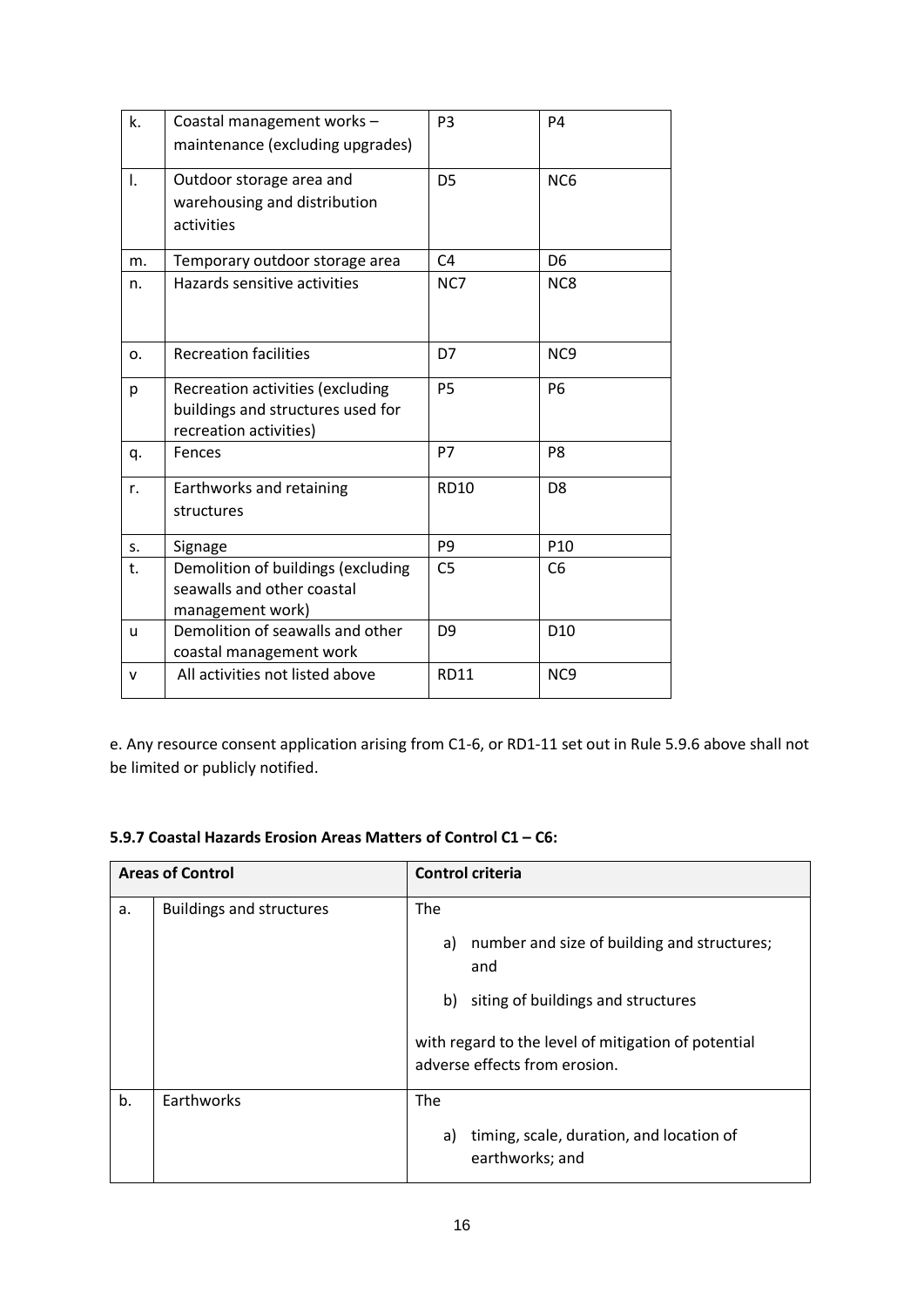|    |                                                                         | method of earthworks<br>b)                                                                                                                                                                                |
|----|-------------------------------------------------------------------------|-----------------------------------------------------------------------------------------------------------------------------------------------------------------------------------------------------------|
|    |                                                                         | to mitigate the effects of erosion and avoid the transfer<br>of risk to another site.                                                                                                                     |
| c. | Outdoor storage areas and<br>warehousing and distribution<br>activities | The location, size, duration, layout, and design of<br>storage areas to mitigate the effects of erosion<br>including the risk of pollution and damage from spillage<br>or movement of goods and material. |
| d. | Activity and use - vulnerability of<br>occupants/users                  | The use, design and operational practices to<br>adequately mitigate the risk to vulnerable users,<br>including children, the elderly, and people with physical<br>or mental disabilities.                 |
| e. | Stormwater management                                                   | The proposed stormwater management for the site to:                                                                                                                                                       |
|    |                                                                         | mitigate the effects of erosion;<br>a)                                                                                                                                                                    |
|    |                                                                         | mitigate increased run off to areas outside the<br>b)<br>site boundary to the greatest extent<br>reasonable;                                                                                              |
|    |                                                                         | avoid discharge of contaminants into the<br>c)<br>environment; and                                                                                                                                        |
|    |                                                                         | avoid the transfer of risk to another site<br>d)                                                                                                                                                          |
| f. | Rising groundwater                                                      | Mitigation of the effects of rising groundwater and the<br>effects of the activity on groundwater.                                                                                                        |
| g. | Level of risk                                                           | The proposal is located within the area of least risk on<br>the site.                                                                                                                                     |
| h. | Reduced risk                                                            | Any new assessment undertaken by a suitably qualified<br>person/s which confirms that the land is either subject<br>to a lesser degree of risk or no risk of erosion.                                     |
| i. | Adaptation                                                              | An adaptation plan has been prepared to manage<br>coastal hazards, and the use of the site is consistent<br>with that plan.                                                                               |
| j. | Innovative development                                                  | The proposal utilises innovative forms of design or<br>methods, and the design or methods adequately<br>mitigate coastal hazards risk.                                                                    |
| k. | Coastal management work                                                 | Natural and nature based options shall be prioritised<br>over hard engineering solutions.                                                                                                                 |
| I. | Amenity                                                                 | The proposal is consistent with the anticipated amenity<br>of the surrounding environment in terms of visual<br>amenity, landscape context and character, views,<br>outlook, overlooking and privacy.     |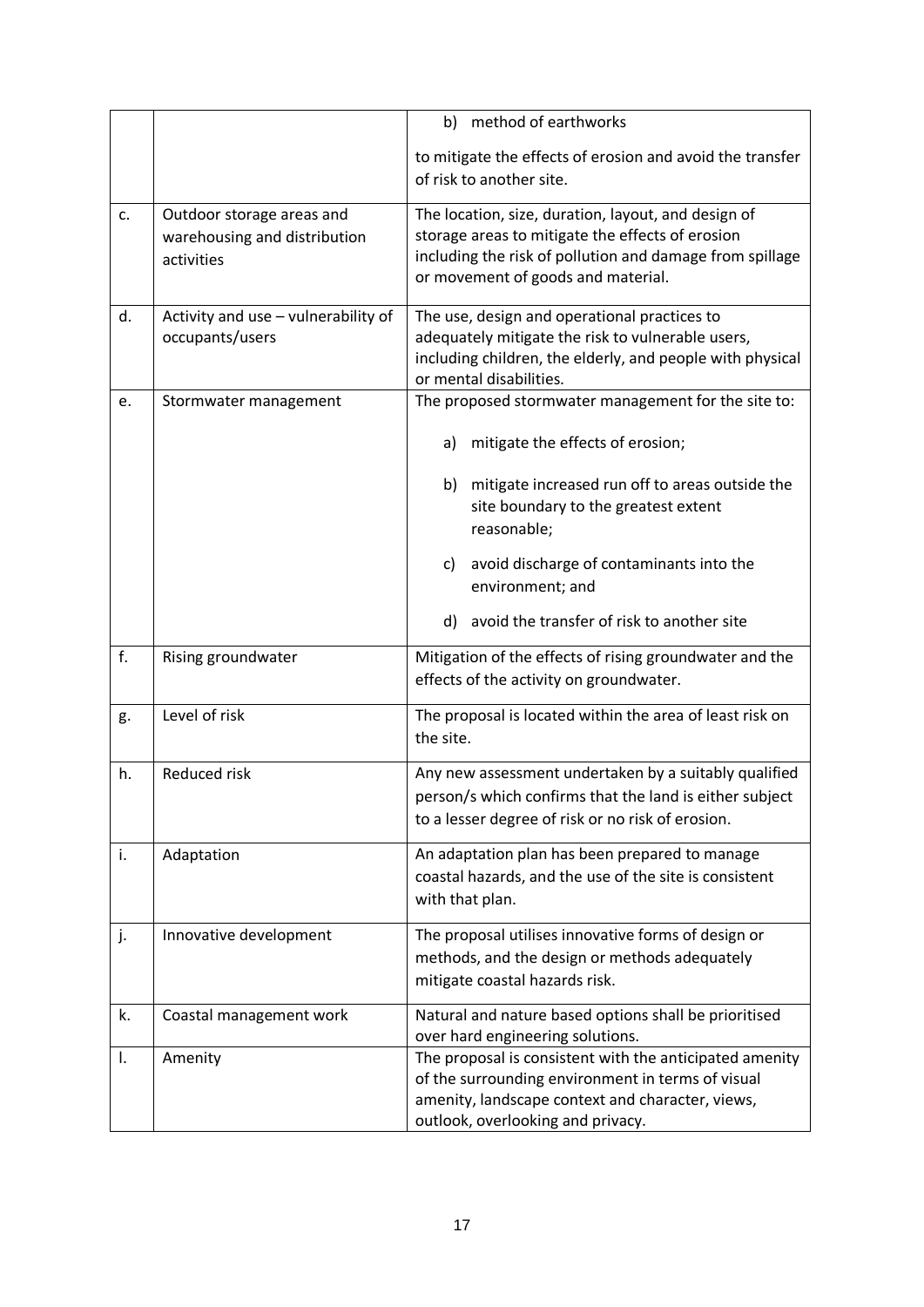| <b>Matters of Discretion</b> |                                                                         | <b>Assessment matters</b>                                                                                                                                                                                       |
|------------------------------|-------------------------------------------------------------------------|-----------------------------------------------------------------------------------------------------------------------------------------------------------------------------------------------------------------|
| a.                           | Suitability of site                                                     | Whether the development or use of the site can<br>adequately mitigate the adverse effects of coastal<br>erosion on people, property, infrastructure and the<br>environment.                                     |
| b.                           | <b>Buildings and structures</b>                                         | Whether the                                                                                                                                                                                                     |
|                              |                                                                         | number and size of building and structures;<br>a)<br>and                                                                                                                                                        |
|                              |                                                                         | siting of buildings and structure<br>b)                                                                                                                                                                         |
|                              |                                                                         | are appropriate for the site considering the risk of<br>erosion and if they provide appropriate mitigation to<br>the potential adverse effects from erosion.                                                    |
| c.                           | Earthworks                                                              | Whether the:                                                                                                                                                                                                    |
|                              |                                                                         | timing, duration, scale and location of<br>a)<br>earthworks; and                                                                                                                                                |
|                              |                                                                         | method of earthworks<br>b)                                                                                                                                                                                      |
|                              |                                                                         | are appropriate to mitigate the effects of erosion, and<br>avoids the transfer of risk to another site.                                                                                                         |
| d.                           | Outdoor storage areas and<br>warehousing and distribution<br>activities | Whether the location, size, layout, duration and design<br>of storage areas mitigates the effects of erosion,<br>including the risk of pollution and damage from spillage<br>or movement of goods and material. |
| e.                           | Activity and use - vulnerability of<br>occupants/users                  | Whether the use, design and operational practices<br>adequately mitigate the risk of erosion to vulnerable<br>users, including children, the elderly, and disabled<br>people.                                   |
| f.                           | Stormwater management                                                   | Whether the proposed stormwater management for<br>the site:                                                                                                                                                     |
|                              |                                                                         | can mitigate the effects of erosion;<br>a)                                                                                                                                                                      |
|                              |                                                                         | avoids discharge of contaminants into the<br>b)<br>environment; and                                                                                                                                             |
|                              |                                                                         | mitigate increased run off to areas outside the<br>C)<br>site boundary to the greatest extent<br>reasonable.                                                                                                    |
| g.                           | Rising groundwater                                                      | Whether there is adequate mitigation to address the<br>effects of rising groundwater and effects of the activity<br>on groundwater.                                                                             |

# **5.9.8 Coastal Hazards Erosion Areas Matters of Discretion RD1 – RD11:**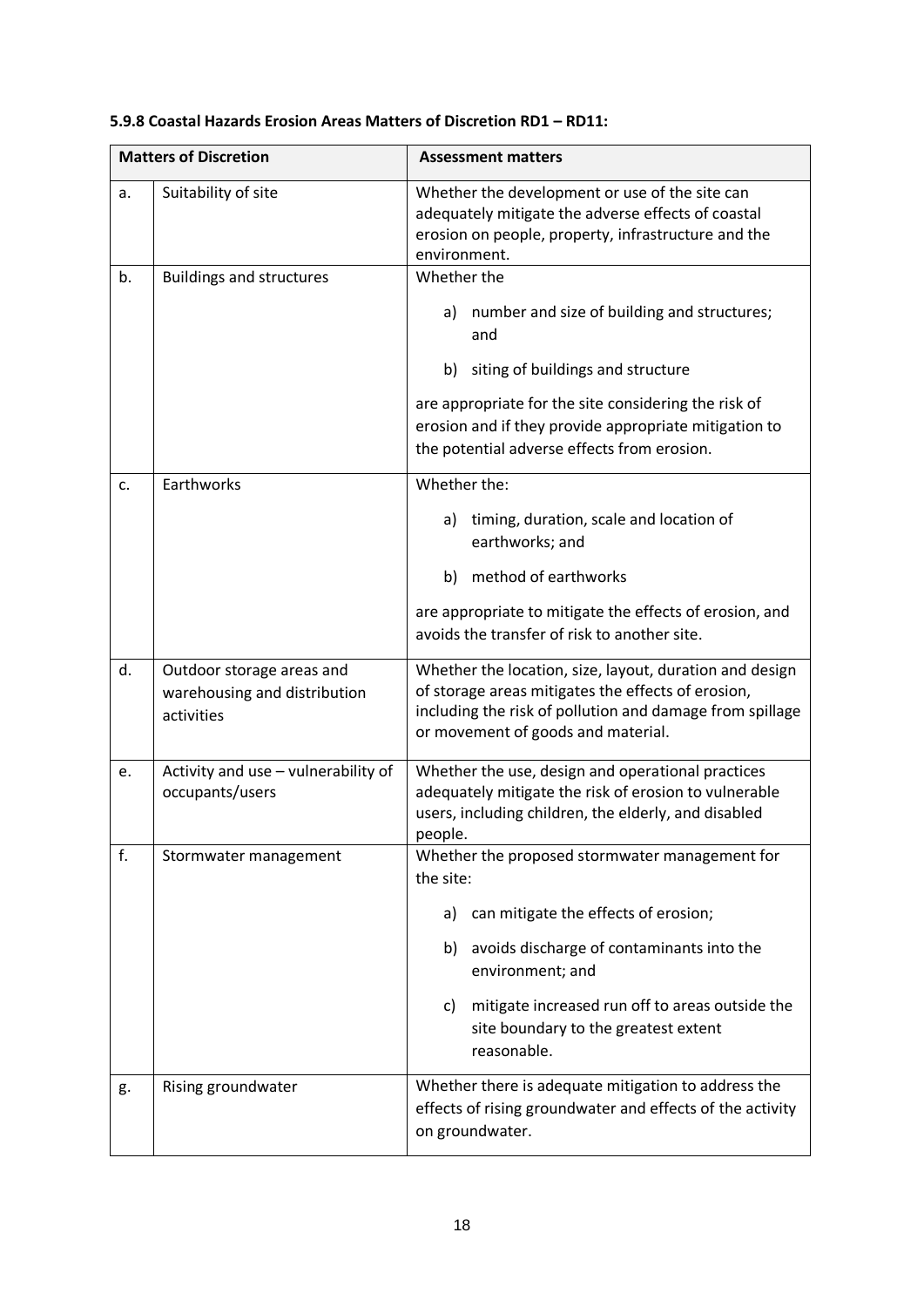| h. | Time limits and trigger points for<br>mitigation | Whether there is provision for the timely relocation or<br>removal of buildings and structures, or cessation of<br>activity and remediation of the site and mechanisms to<br>ensure this occurs.                                                                                                               |
|----|--------------------------------------------------|----------------------------------------------------------------------------------------------------------------------------------------------------------------------------------------------------------------------------------------------------------------------------------------------------------------|
| i. | Level of risk                                    | Whether the proposal is located within the area of<br>least risk at the site.                                                                                                                                                                                                                                  |
| j. | Transfer of risk                                 | Whether the proposal increases the likelihood or<br>transfers or creates erosion risk beyond the site, or<br>reduces the stability of adjoining land or undermines<br>the ability of adjoining landowners to develop their<br>land in future.                                                                  |
| k. | Reduced risk                                     | Whether there is a new assessment undertaken by a<br>suitably qualified person/s which confirms that the<br>land is either subject to a lesser degree of risk or no risk<br>of erosion.                                                                                                                        |
| Ι. | Adaptation                                       | Whether an adaptation plan has been prepared to<br>manage coastal hazards, and whether the use of the<br>site is consistent with that plan.                                                                                                                                                                    |
| m. | Infrastructure                                   | a. Where critical infrastructure is involved, whether the<br>infrastructure is designed in a way to continue to<br>operate safely, taking into account the erosion hazard<br>risk at the site.                                                                                                                 |
|    |                                                  | b. For all infrastructure:                                                                                                                                                                                                                                                                                     |
|    |                                                  | i. the extent of benefits associated with that<br>infrastructure;                                                                                                                                                                                                                                              |
|    |                                                  | ii. whether there is a functional or operational<br>requirement for that location; and                                                                                                                                                                                                                         |
|    |                                                  | iii. whether there are any practical alternatives.                                                                                                                                                                                                                                                             |
| n. | Innovative development                           | Whether the proposal utilises innovative forms of<br>design or methods, and to what extent the design or<br>methods adequately mitigate coastal hazards risk.                                                                                                                                                  |
| о. | Coastal management work                          | Whether the proposal prioritises natural and nature<br>based options over hard engineering solutions.                                                                                                                                                                                                          |
| p. | Hazard sensitive activities                      | Whether there is a need for the activity in the area,<br>and the availability of suitable alternative locations<br>with a lower level of risk.<br>Whether an evaluation of the vulnerability of users has<br>been undertaken and contains sufficient detail<br>including potential methods of mitigating risk. |
| q. | Flood protection                                 | Whether off site coastal management works provide<br>reliable and appropriate mitigation.                                                                                                                                                                                                                      |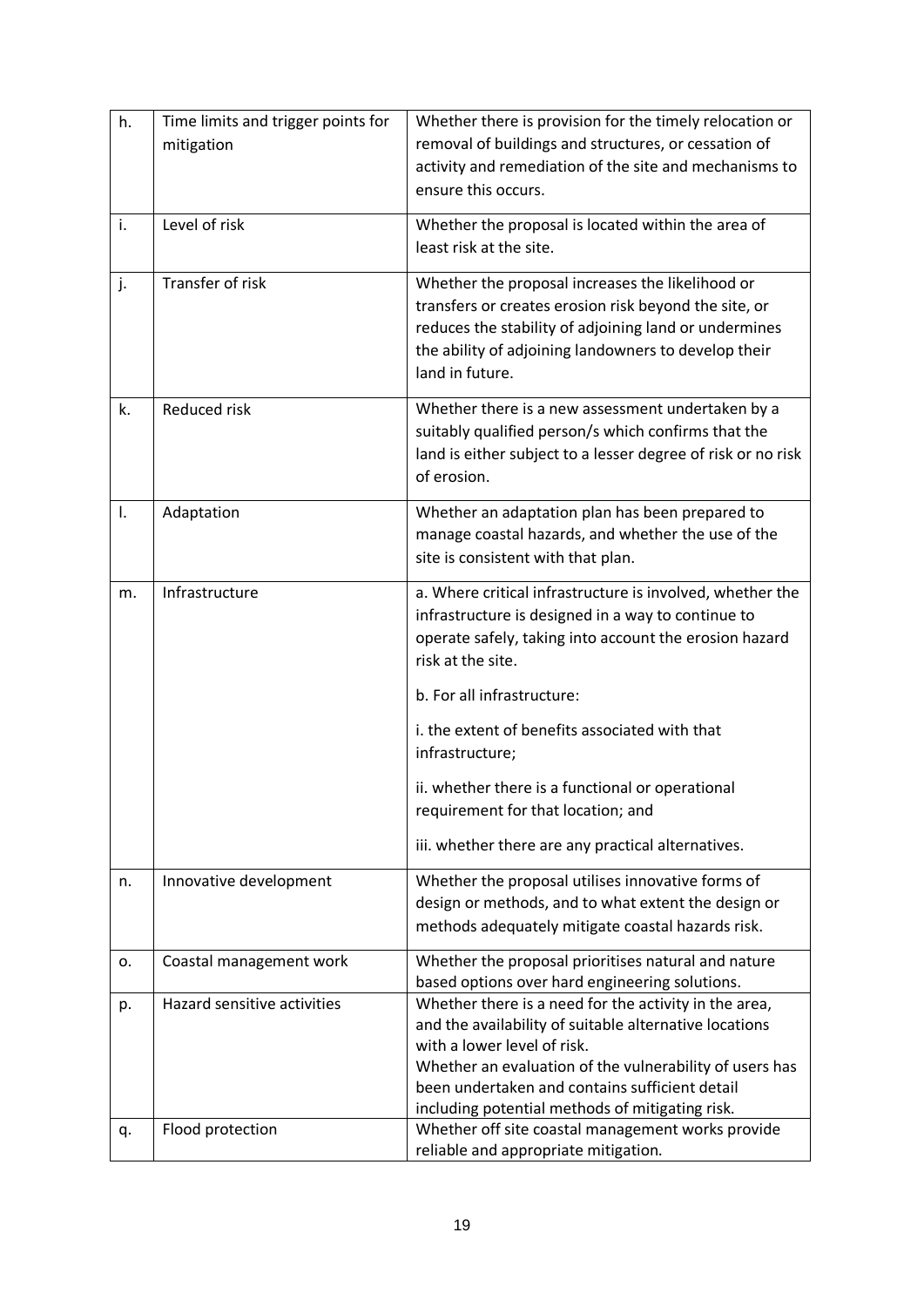| Amenity | The degree to which the proposal is consistent with the |
|---------|---------------------------------------------------------|
|         | anticipated amenity of the surrounding environment in   |
|         | terms of visual amenity, landscape context and          |
|         | character, views, outlook, overlooking and privacy.     |